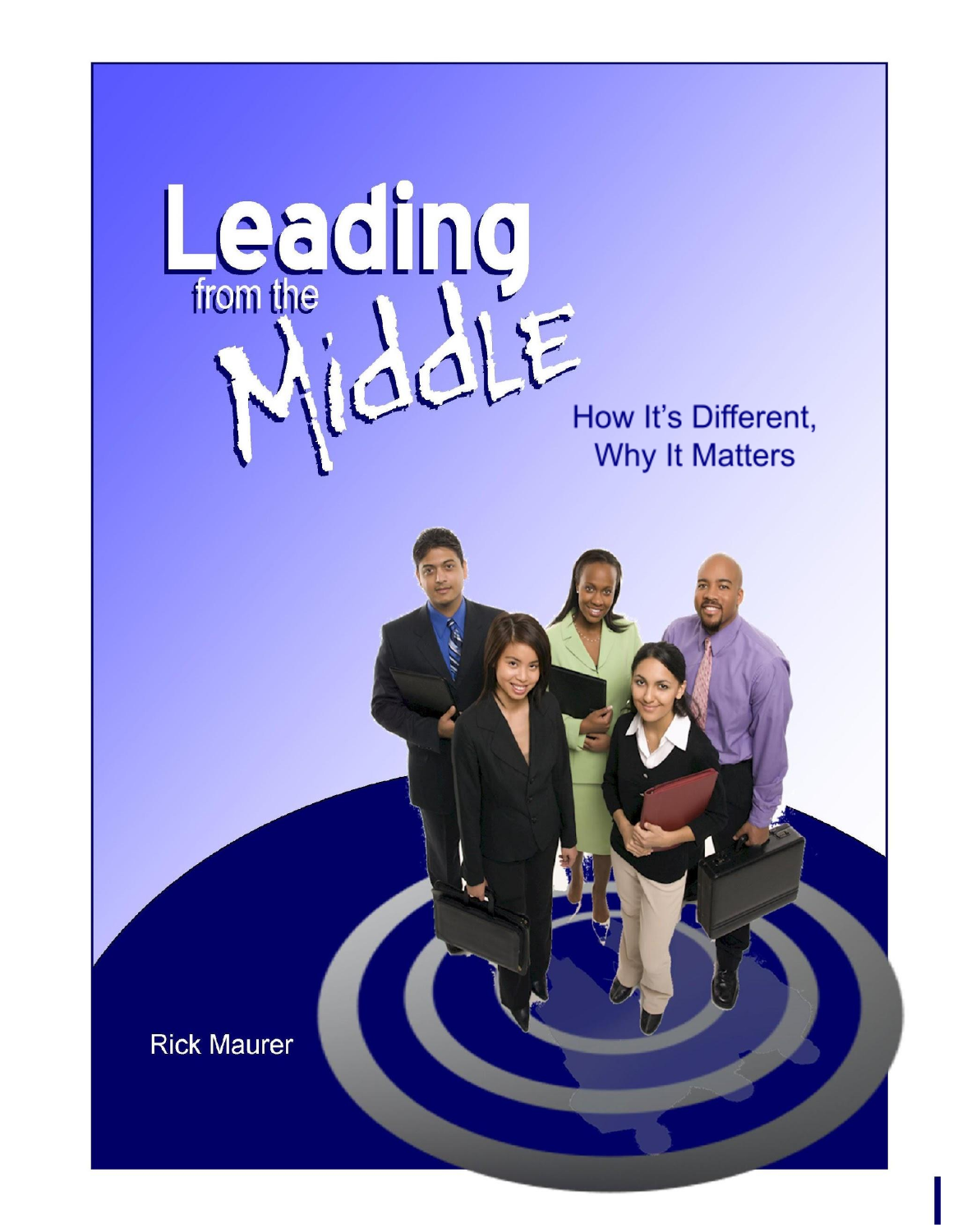# **Leading from the Middle**

How It's Different, Why It Matters

**Rick Maurer**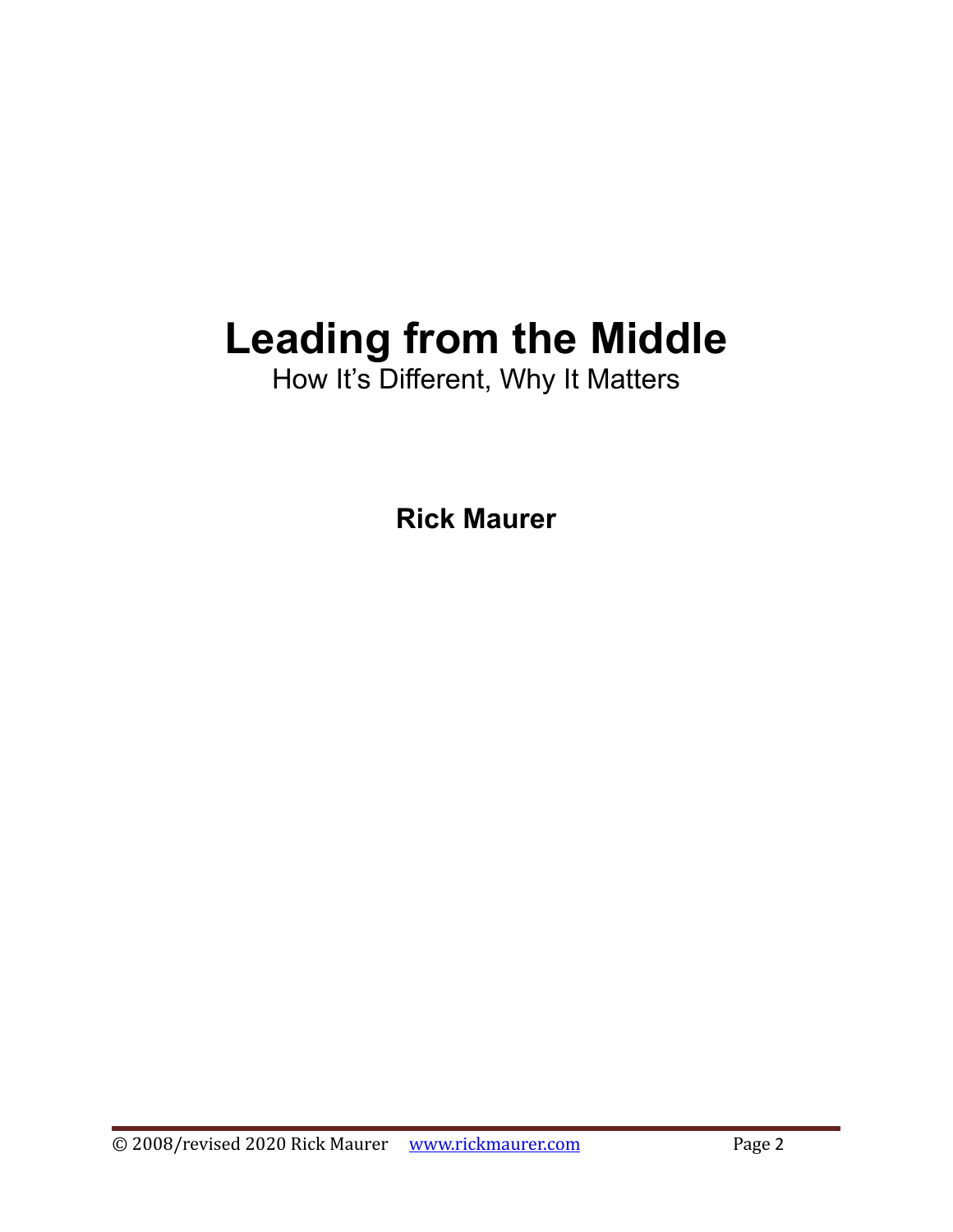#### **Table of Contents**

| <b>Introduction</b> | 4                                       |    |
|---------------------|-----------------------------------------|----|
| L.                  | <b>Reflect Before You Act</b>           | 6  |
| Ш.                  | Influence the People Who Make Decisions | 12 |
| III.                | <b>Get Your Team Involved</b>           | 16 |
| IV.                 | <b>Build Strategic Alliances</b>        | 22 |
| <b>Next Steps</b>   | 28                                      |    |

### *Additional Materials (these resource pages may be copied for personal use)*

| "Resistance to Change: Why it Matters and<br>What to do About It" * | 30 |
|---------------------------------------------------------------------|----|
| "Tips for Delegating the Leadership of Change" *                    | 35 |

| <b>About the Author: Rick Maurer</b> |  |
|--------------------------------------|--|
|--------------------------------------|--|

\*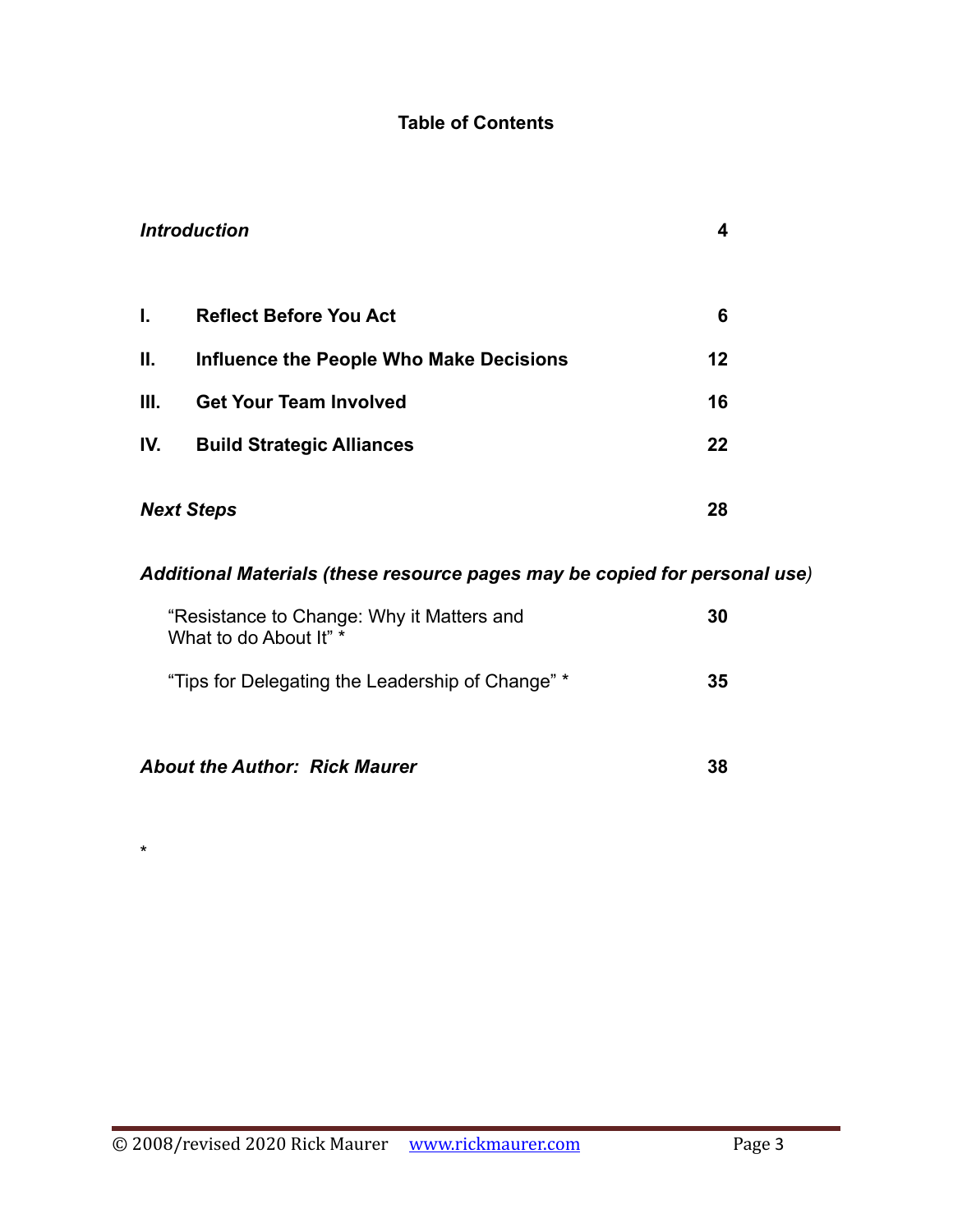#### **Introduction**

Middle managers have it tough -- all of the work and none of the glory. Of course that's an exaggeration, but it can sometimes feel like that, right?

The work is demanding. You may be accountable to many bosses, all of whom have slightly different agendas and priorities. You've got to keep your own staff working productively. . . and, you've got to rely on other managers and professionals down the hall or around the world in order to get your work done.

All of that juggling takes a lot of skill.

Both good news and bad news exists when attempting to lead from the middle. The bad news is that it's harder to lead from the middle of an organization than from any other position. If you're in the middle of an organization, you need to be extremely good at influencing others. You not only need to be able to convince your own team to follow your lead, but you also need to be able to have an effect on the people to whom you report. Having an impact on your counterparts in the organization is equally valuable. In other words, you need the expert ability to be persuasive – up, down, and all around.

The good news is that many of the leadership practices detailed in business books may also be utilized by middle managers.And there are many fine books on leadership readily available. As good as those books are, however, most focus only on executives while disregarding many of the challenges that make your job challenging in unique ways.

I hope you will find that this ebook is a good supplement to the other books, training, and experiences that help shape your own approach to leading from the middle.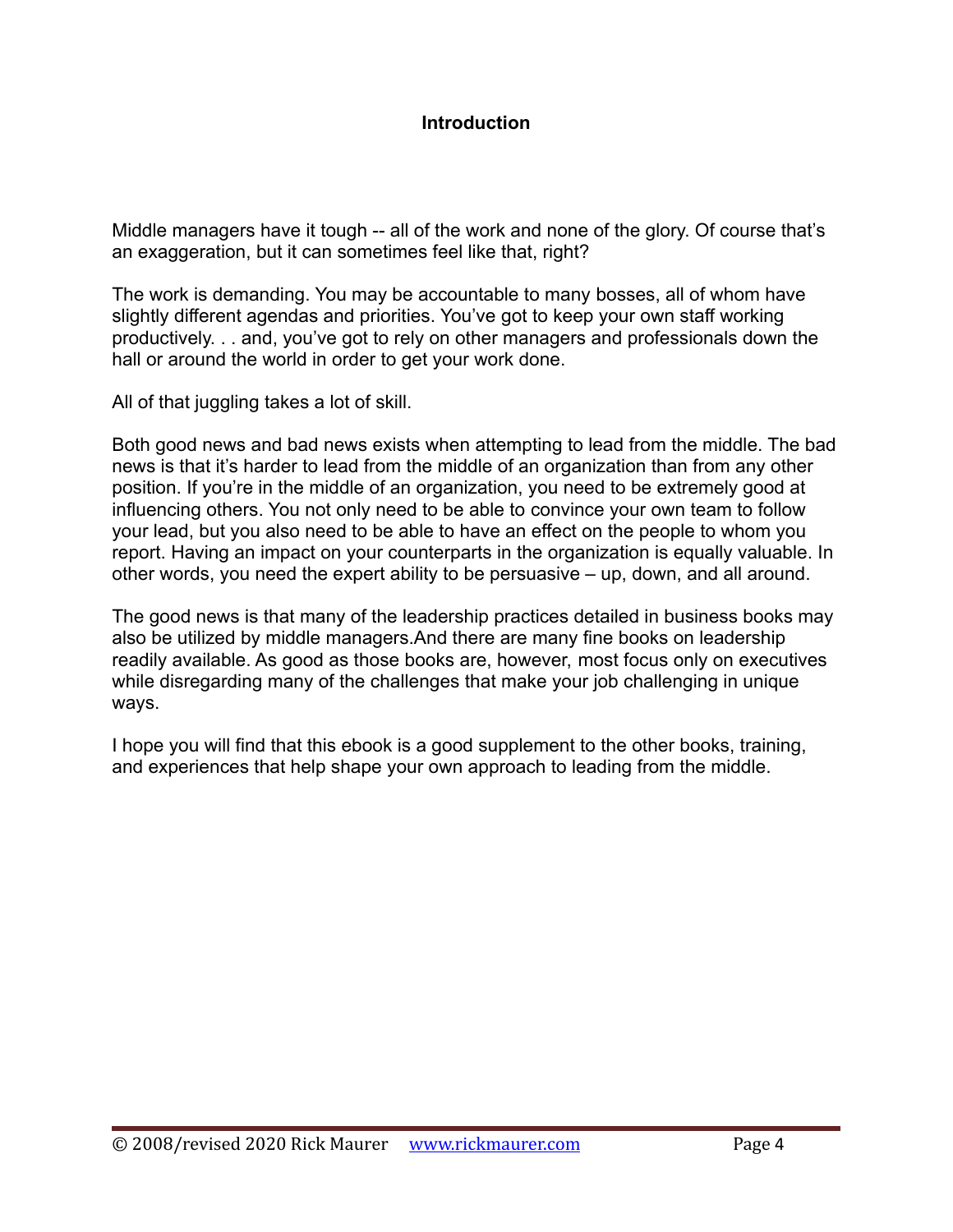I cover four major topics in this book. They are foundation pieces for leading from the middle. You probably have been told to lead a project that wasn't your idea. At the time, you may have even thought that it was *not* a very good idea. Now, however, it's your job to make the project a success. I hope you will consider the topics in this book as you take on leadership of those types of projects.

**Reflect before you act.** Taking a moment to think about what you plan to do and how you plan to do it can have a huge impact on your level of success.

**Influence the people who make the decisions.** Finding ways to influence these people – say, asking for more resources – is an essential asset to acquire.

**Get your team involved.** The importance of member participation speaks for itself.

**Build strategic alliances.** To lead effectively from the middle, you need to form great working relationships with people all over your organization. Strong bonds will facilitate the ease of getting the help that you need from anywhere.

Only the above four topics will be addressed in this ebook. Standard leadership skills like setting direction, staff development, or conducting meetings and performance reviews will not be covered. Many fine books on management and leadership exist in this market and, undoubtedly, you already have some on your bookshelf. My personal favorite is noted in the Next Steps section.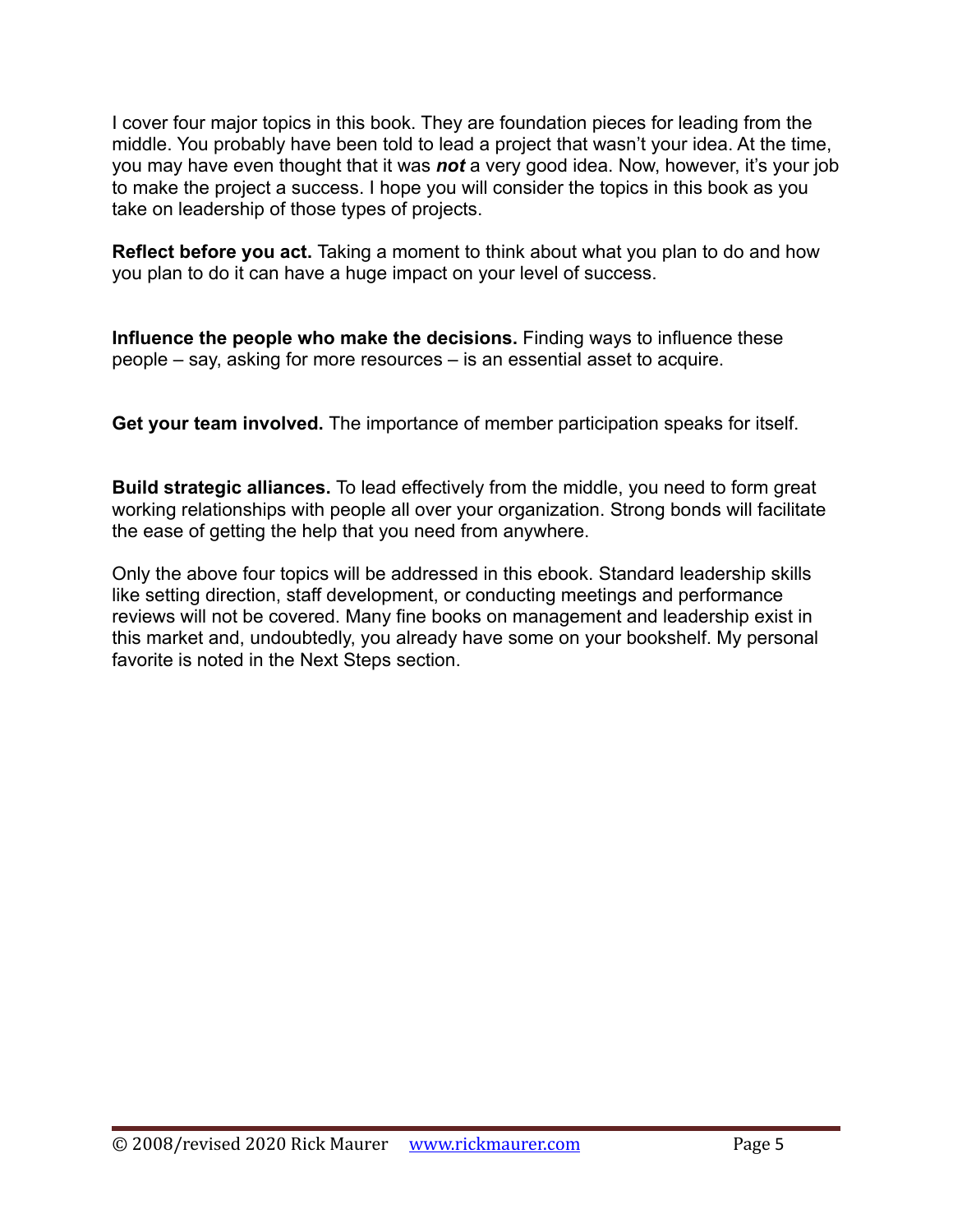#### **I.**

#### **REFLECT BEFORE YOU ACT**

#### **What I mean by "Reflect Before You Act" is take time to sit back and consider what you're about to do before you act.**

We, as people, are so action-oriented that it would be easy to pass by this section just to get to "the good stuff." Please don't do that.

I recently watched golf's British Open. Commentators noted that the golfers spend time thinking about the course on which they are about to play, in this case, the Royal Birkdale course. Even though I'm not a golfer, I could tell that this course is extremely demanding with strong winds that can pick up at any moment. Planning how they will approach each swing, therefore, is critical. While playing the game is more fun and engaging, professionals have learned to take the time to plan. That is all I am suggesting that you do.

#### ✔ **Just How Motivated Are You to Lead?**

The first thing to reflect on is your own level of motivation. In order to lead effectively, you must be motivated to do this specific type of work. There is really no other choice. If you're not motivated, you cannot expect people to follow you. They may achieve mediocre expectations, but will certainly not show inspired or creative performances. You'll get compliance, not commitment.

Suppose that you've just been handed a project that looks like fun. It is challenging in all the ways that you love. You think, "No need to get the team involved, I can do this myself." You close your office door and go to work. The problem is that you have a team to lead. Although you might be able to do this task quickly and brilliantly as an individual, you are doing nothing to help your staff develop the capacity to tackle challenges as a team. And, neither will you be using the resources of that team very well.

If you find yourself hoarding the good assignments or finding ways to "pitch in and help out your staff," it might suggest that you would rather be doing the work on your own rather than managing the work of others.

If that is the case, don't despair. Simply recognize the fact. Awareness affords options. The danger arrives when you work on automatic pilot, and fail to see the potential implications of these decisions.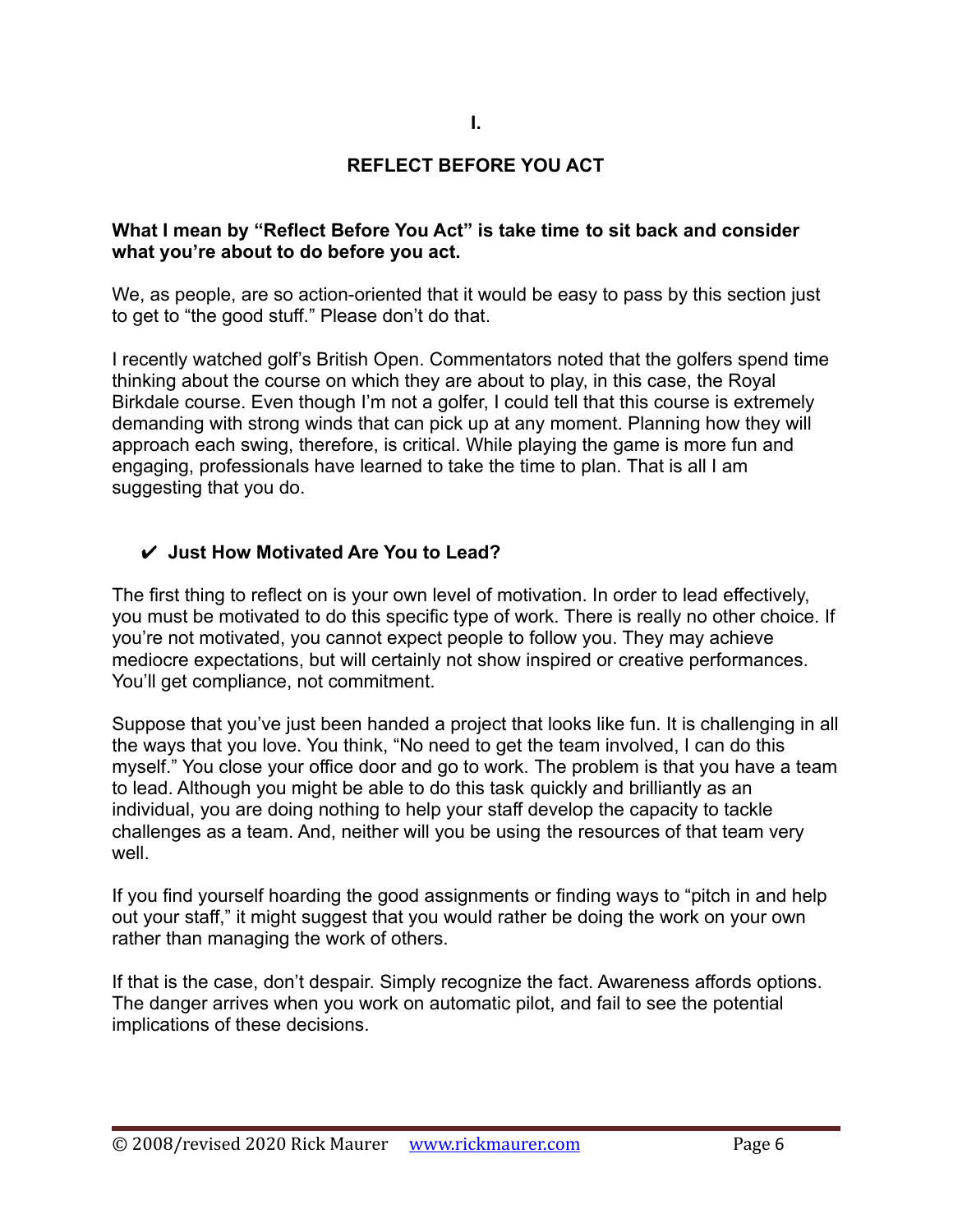#### ✔ **Self-Assessment**

Think about your current job as you answer the questions of this quick self-assessment.

- 1. Which do you prefer more?
	- a. doing the work myself
	- b. leading others
	- c. a little of both
- 2. Which do you prefer?
	- a. getting the job done
	- b. helping others develop their skills

There are no right or wrong answers. If you answered "a" to both questions and are in a position of leadership, however, you may want to ask yourself why you are in management. It seems like you would prefer to dig in and do the work and not watch others do it.

But for now, simply notice that you prefer doing the work yourself rather than developing and leading people. You can still be a fine leader, but you will have to work at it.

For starters, pay attention to how you spend your time. Do you complete work on your own or do you lead others? Of course there will be times when you must "roll up your sleeves," but you should continually ask yourself if doing so is the best use of your time. Guiding others to complete the task at hand may be tough for you to do.

If you answered "b" to both questions, you're not off-the-hook. Liking something and being good at it are not necessarily related. Nevertheless, your desire to lead suggests that you are probably motivated to increase your leadership skills.

#### ✔ **Who Needs to Support You?**

As a manager, you need the support of many other people to get your work accomplished successfully. Take a moment to list all those people and groups who need to support you. For now, simply list their names (see Stakeholder Assessment form). Be sure to consider including:

- $\bullet$  the people who report to you.
- any other individuals or project teams that you oversee.
- your boss.
- your boss' boss.
- your counterparts in the organization.
- anyone whom you consider a supplier. (The people who work on a project before it gets to you.)
- your customers, both internal and external.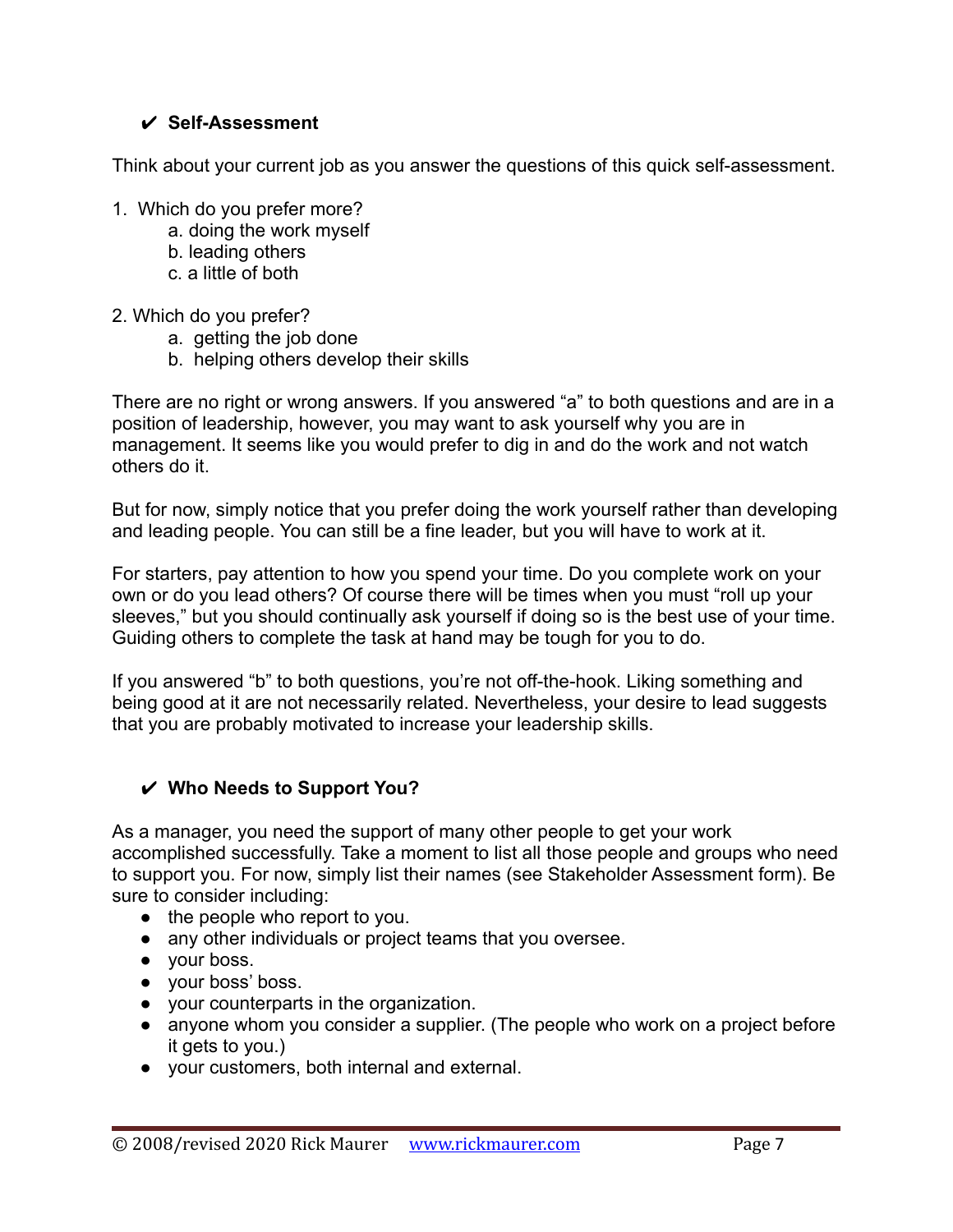## **Stakeholder Assessment**

| <b>Person or Group</b> | <b>Can Count on Their Support</b><br>Yes, No, Sometimes | To what extent do they have<br>trust and confidence in you?<br>Rate 1 (low) to 10 (high) |  |  |  |
|------------------------|---------------------------------------------------------|------------------------------------------------------------------------------------------|--|--|--|
|                        |                                                         |                                                                                          |  |  |  |
|                        |                                                         |                                                                                          |  |  |  |
|                        |                                                         |                                                                                          |  |  |  |
|                        |                                                         |                                                                                          |  |  |  |
|                        |                                                         |                                                                                          |  |  |  |
|                        |                                                         |                                                                                          |  |  |  |
|                        |                                                         |                                                                                          |  |  |  |
|                        |                                                         |                                                                                          |  |  |  |
|                        |                                                         |                                                                                          |  |  |  |
|                        |                                                         |                                                                                          |  |  |  |
|                        |                                                         |                                                                                          |  |  |  |
|                        |                                                         |                                                                                          |  |  |  |
|                        |                                                         |                                                                                          |  |  |  |
|                        |                                                         |                                                                                          |  |  |  |
|                        |                                                         |                                                                                          |  |  |  |
|                        |                                                         |                                                                                          |  |  |  |
|                        |                                                         |                                                                                          |  |  |  |
|                        |                                                         |                                                                                          |  |  |  |
|                        |                                                         |                                                                                          |  |  |  |
|                        |                                                         |                                                                                          |  |  |  |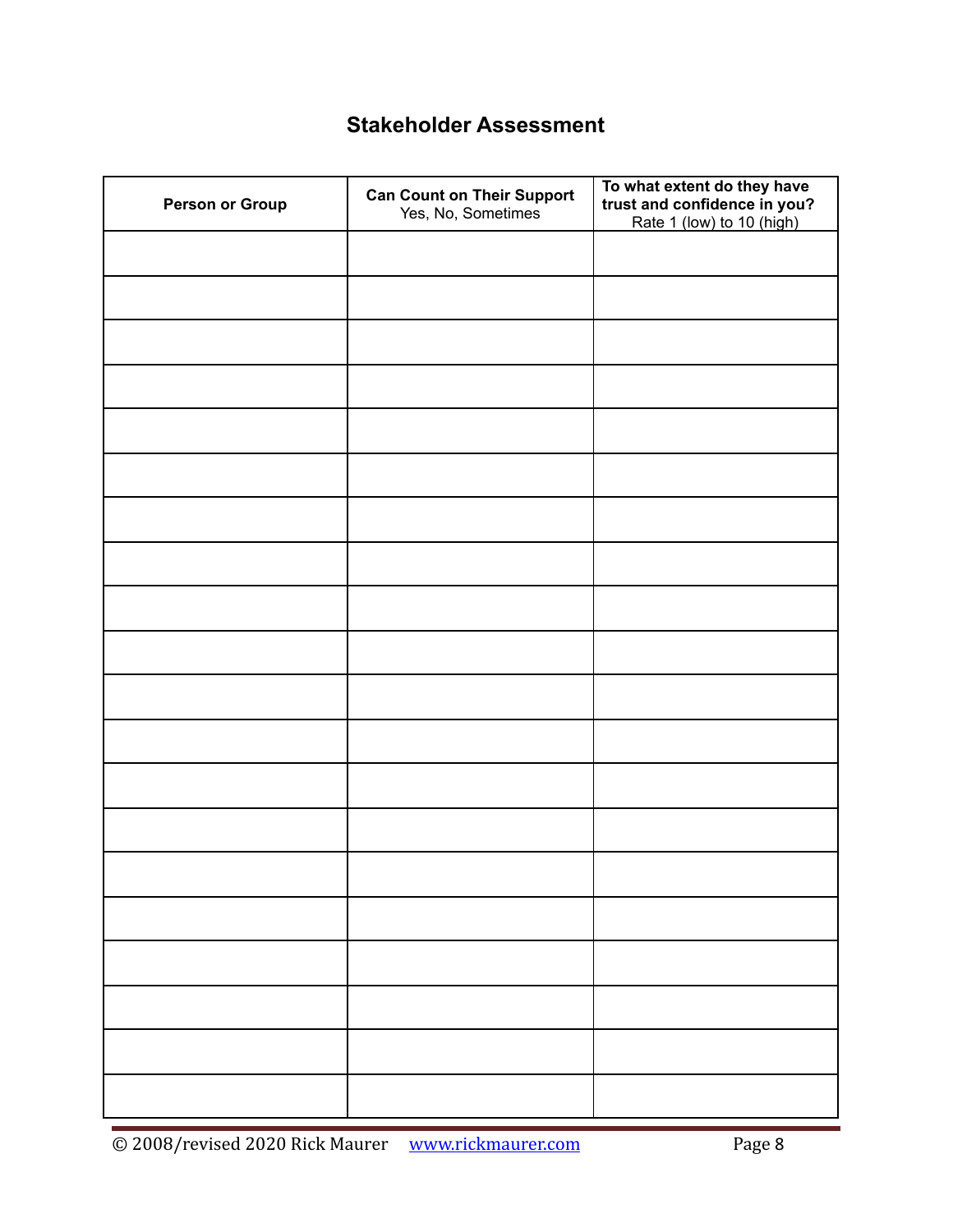#### ✔ **Do People Support or Resist You?**

Some people seem to do a great job of getting others to go along with them. Time after time, people want to follow them. Others don't fare as well, and find that they are unable to get the support they need to get projects started or completed.

Then, there are those of us who fit uncomfortably in-between success and failure of leadership. Sometimes we are able to get people to go along while at other times, we wonder what went wrong.

After exploring this topic for a number of years, I discovered what I refer to as levels of resistance and support. I found that people show resistance based on three key reasons while, in contrast, they display support rooted in three key reasons. Level one is the easiest, level two is more challenging, and level three is the hardest.

An easy way to remember them is as follows:

- $\bullet$  Level 1 = "I don't get it."
- $\bullet$  Level 2 = "I don't like it."
- **•** Level  $3 = 1$  don't like you." (This is a bit of an exaggeration, but it is easy to remember. It really means, "I don't have trust and confidence in you for this particular project.")

The good news is that it is the exact opposite of the above that is needed in order to influence effectively. People need to understand what you are saying, and they need to have a favorable emotional reaction to it. Trust and confidence in you are essential factors to acquire.

> My article, "Resistance to Change – Why it Matters and What to do About It," has been included as a resource at the end of this e-book. I urge you to read it right now. It's short, and will only take a few minutes to read. The remainder of the material that follows is built on my thinking about support and resistance to change.

Another aspect of this reflection is in knowing where you stand with the people that you need to influence. As Yogi Berra once said, "You need to have deep depth." You've got to have a deep understanding of the reasons why people might support or resist you.

Think about when you are influenced by someone. They probably combined, consciously or subconsciously, all three of the levels identified earlier. You understand what they are talking about. You lean in, wanting to know more. You trust this person.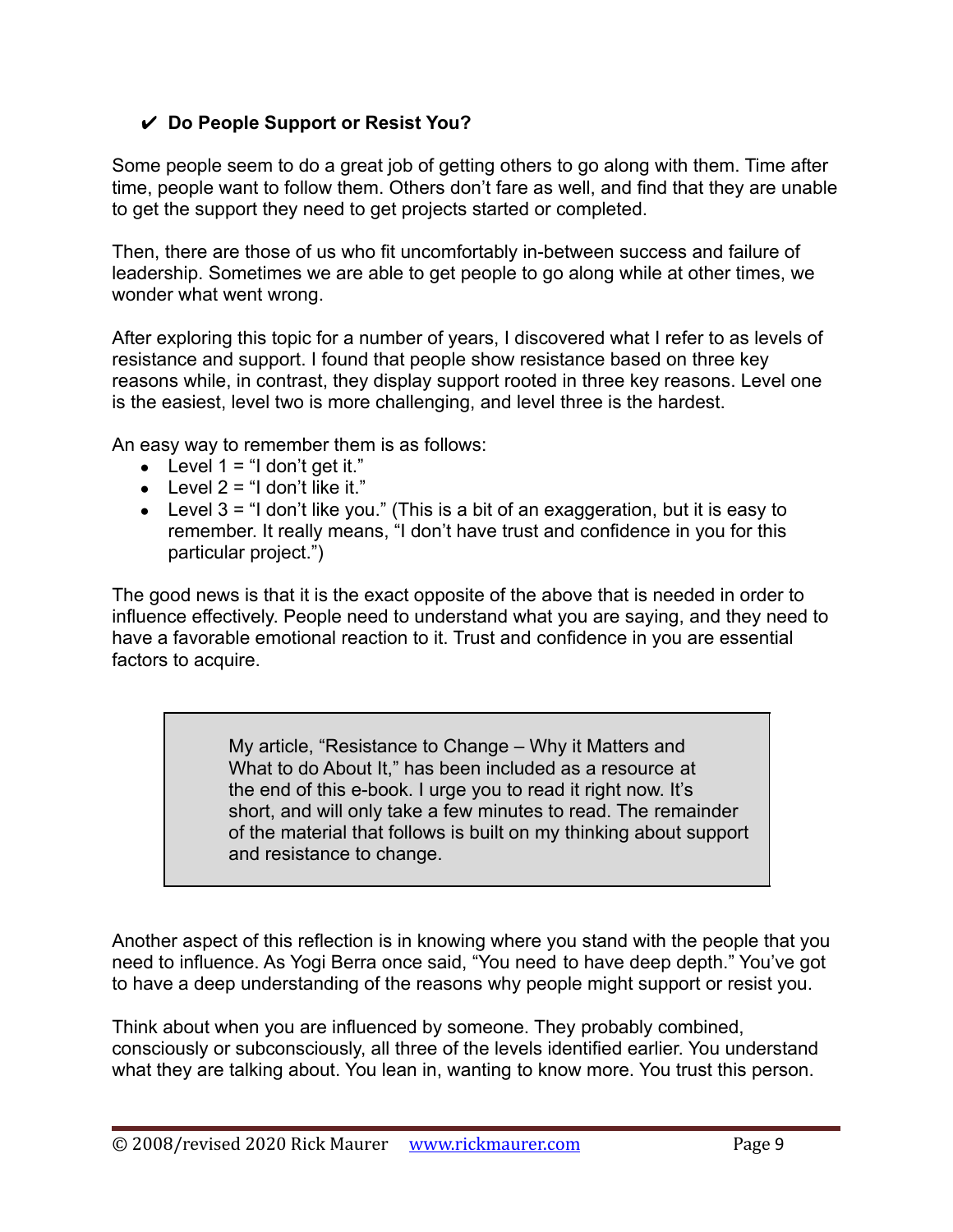When you speak, do people lean in or lean away? I believe that they either lean in and show that they are eager to hear what you have to say, or that they are leaning away whenever we attempt to influence another person. Leaning away could look like boredom, multi-tasking on a BlackBerry, walking away, interrupting, or arguing.

What is key is that we have control over whether people lean in or lean away, if we pay attention to the cues they give us.

Are people likely to say to themselves, "Oh good, she's here," or, "Oh no, not him again!" when you walk into a room?

People who are consistently good at influencing others know the answer to that question. Do you?

An example of a leader who uses all three levels effectively is noteworthy. The head of a very large company, Harry routinely begins management training sessions with an open conversation about his company. No PowerPoint presentations, only him.

Harry knows the industry and his company, and is well-qualified for his job. Questions about product development, competition, and so forth don't stump him. He invites people to voice their concerns by speaking directly with them, and by treating every question with respect. Meetings may start with polite questions, but soon shift to more important emotional issues. Harry handles each encounter with confident professionalism. He does not respond defensively, and does not attack someone who asks a question in an impertinent fashion.

Later, as I work with this group, I often ask, "How many of you had never seen Harry before?"

Most hands rise.

"Imagine that Harry rejoins us right now," I suggest, "and offers the following scenario to you."

"Suppose that he says," I continue, "'Folks, my company has a critical project that desperately needs completion. I haven't had the time to assess the risks or the benefits, but the work must be done. I need several volunteers who would be willing to make a full-time commitment to work with me to see the project through to its end. The work would last from six to nine months.'"

"Would any of you be willing to consider that?" I ask.

A number of hands rise.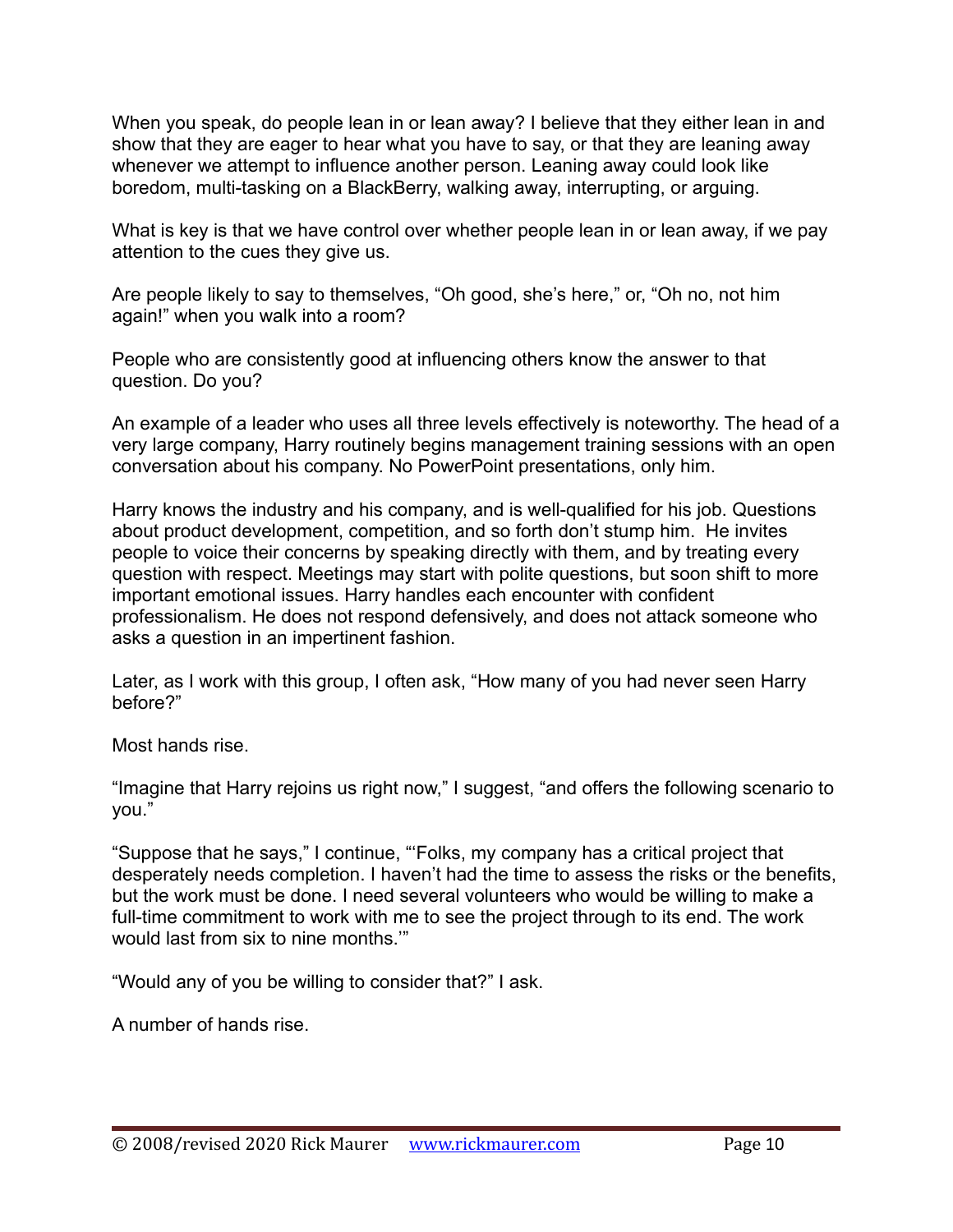Incredulous, I remark, "At Level 1, you don't even know what it is that you will be doing. Neither does Harry. At Level 2, you are completely unaware of any potential risks and benefits that may affect you. Why did you say yes?"

"It is because of him," they reply. "We trust that if Harry is backing a project, it must be reputable. He simply wouldn't make the offer if he didn't believe in its value."

Harry acquired enormous credibility in only a short, one-hour meeting simply by the way that related to the people in attendance. Some may have been aware of Harry's stunning reputation prior to his invitation, but the seminar could have easily been less than successful.

You, too, can build strong Level 3 trust. If people have a strong "Oh no, it's him!" reaction, however, then one meeting will not be sufficient. You must work on building bridges. (Learn more about this in Section 4.)

#### ✔ **Intention**

.

Skills are necessary, but intention is critical. Our intention when we work with others makes all of the difference. If my intention is to get the job done at all costs, my leadership actions will reflect that. If my intention is to lead in a way that balances concern for the task with concern for the people, my guiding actions will be different.

After years of work in management and executive development, I've come to believe that intention is far more important than learning a given set of skills. Leadership skills are important but, without a clear intention of why you need those skills, the knowledge is wasted.

• Think of a project on which you are currently working. According to others, what is your intention?

 $\mathcal{L}_\text{max}$  , and the contract of the contract of the contract of the contract of the contract of the contract of the contract of the contract of the contract of the contract of the contract of the contract of the contr

• Is that what you want it to be? If not, think of a new sentence that supports the intention you prefer.

 $\mathcal{L}_\text{max} = \mathcal{L}_\text{max} = \mathcal{L}_\text{max} = \mathcal{L}_\text{max} = \mathcal{L}_\text{max} = \mathcal{L}_\text{max} = \mathcal{L}_\text{max} = \mathcal{L}_\text{max} = \mathcal{L}_\text{max} = \mathcal{L}_\text{max} = \mathcal{L}_\text{max} = \mathcal{L}_\text{max} = \mathcal{L}_\text{max} = \mathcal{L}_\text{max} = \mathcal{L}_\text{max} = \mathcal{L}_\text{max} = \mathcal{L}_\text{max} = \mathcal{L}_\text{max} = \mathcal{$ 

I encourage you to keep your intention in mind as you explore the remaining three topics of this book.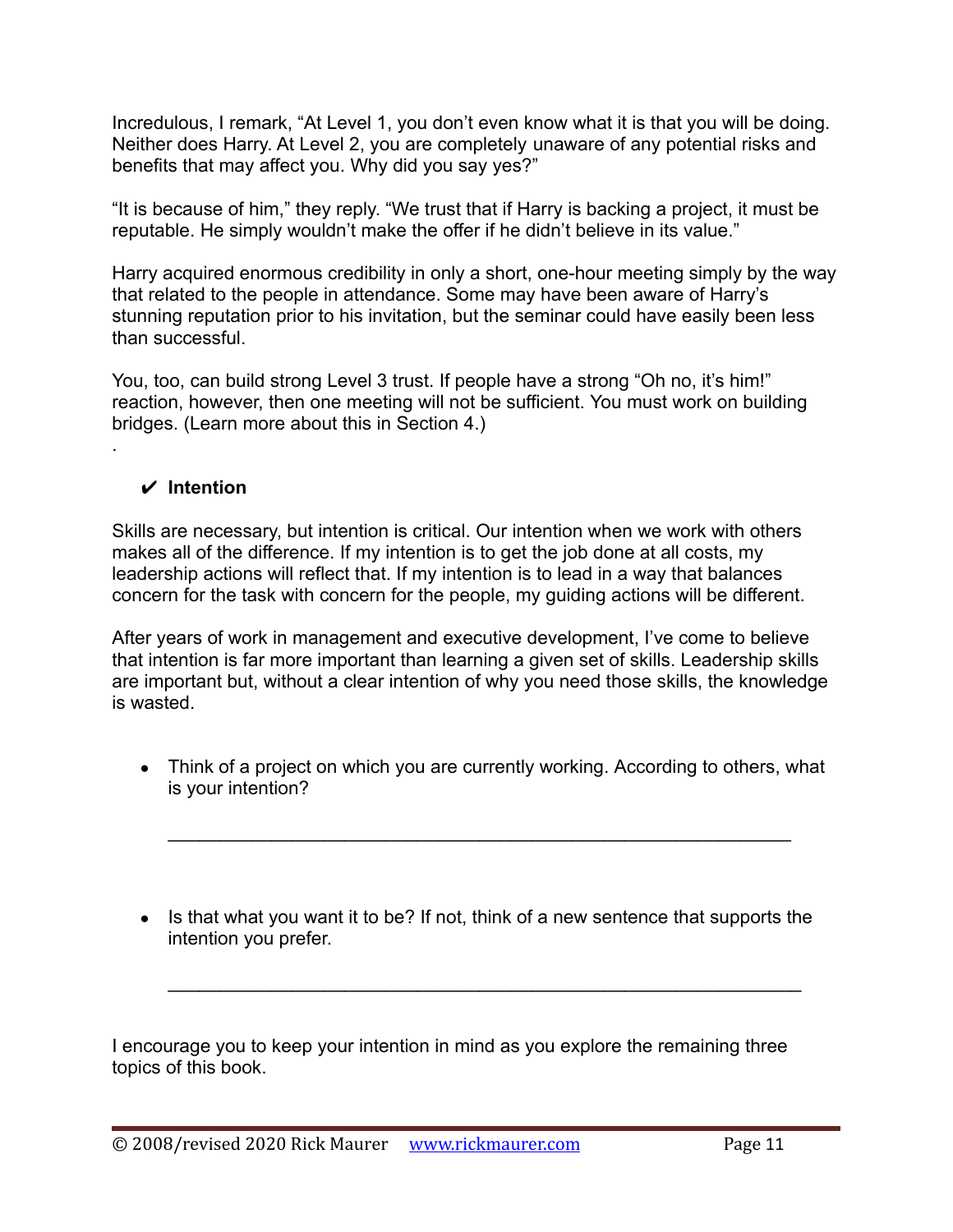#### **INFLUENCE THE PEOPLE WHO MAKE DECISIONS**

The ability to influence the people who make the decisions is a must. This would often be superiors, and my guess is that you listed your boss or other supervisors as key stakeholders. It is key that you determine the status of your relationship with each of these people before you ask anything of them.

Please go back to the Stakehodler Assessment and note the level of support you can expect from each of these individuals or groups. With stakeholders who you believe are not likely to support you, ask what the issues are that work for or against you at all three levels. :

Level 1 They get what you are saying – or they don't.

Level 2 – interested and excited or afraid

Level 3 – Trust and confidence in you – or not?

Four things that you can do to begin to build support for your ideas, new projects, and other changes: :

- 1. Read Section 4 of this ebook, "Build Strategic Alliances." The ideas presented in that section are exactly the types of things I would suggest if I were coaching you.
- 2. Be clear about your professional intentions with your superiors. Think about how you want these people to see you, and then align your intentions accordingly. For example, suppose your reputation includes untimely or incomplete work habits. A possible intention statement might read, "My intent is to make sure that I deliver every project on time and with high quality results."

In another instance, assume that you are in the more difficult situation of having a superior who is easily threatened by assertive subordinates. A potential statement might be, "My intention is to work with integrity and in ways that assure my superior that I am not seeking his/her job."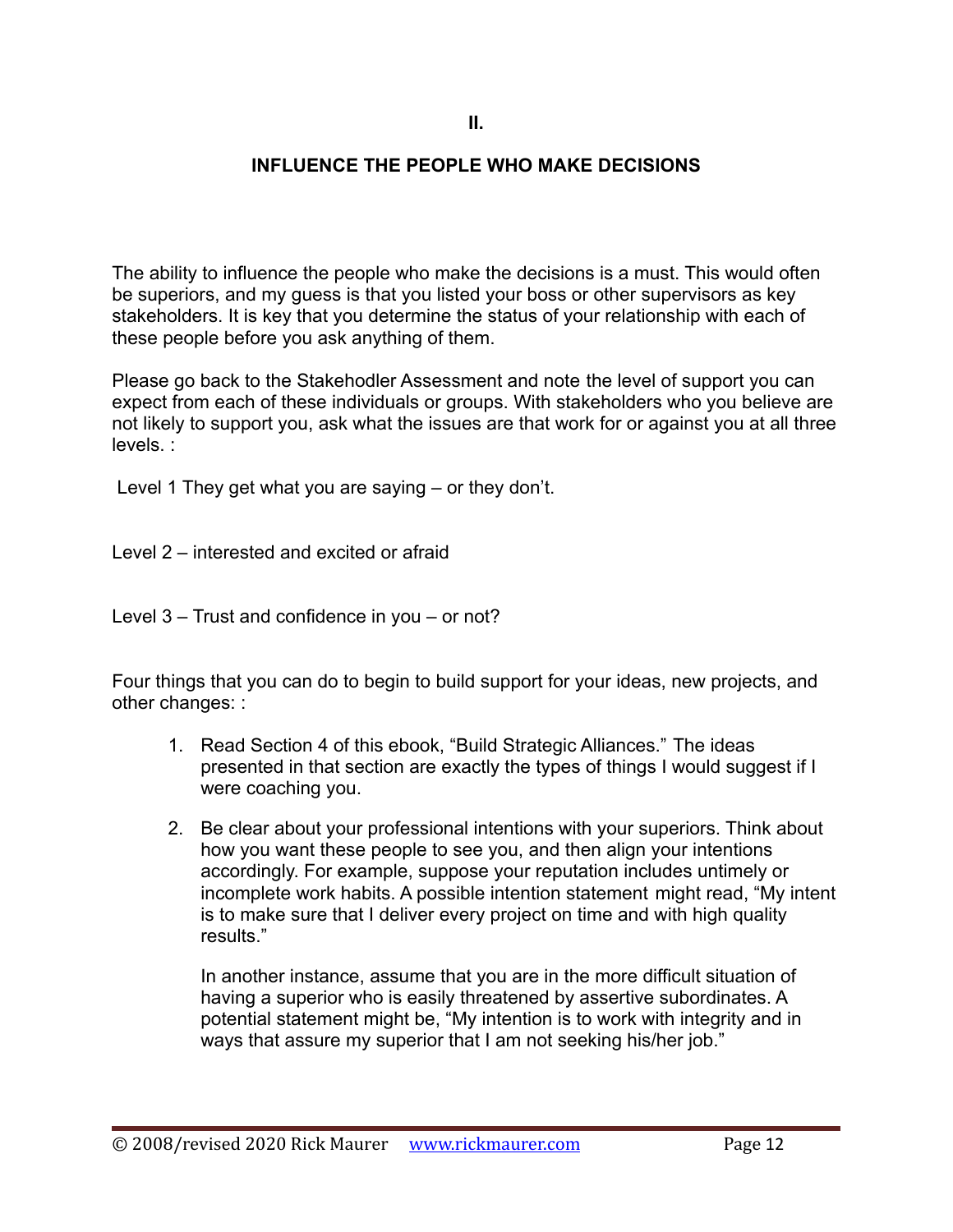- 3. Observe others who consistently produce fine work without posing a threat to superiors. Think about what you can learn from them.
- 4. Consider using the "Contract Conversation" covered in this section when you need a mutual agreement in order to proceed.

If your scores from the Stakeholder Assessment form are in the middle of the scale, examine those places where you see that your boss doesn't trust you. Often, that relationship is key to your ability to get others working with you.

If your Level 3 relationship with your boss is high -- that's great news. Obviously, you need to keep your eyes open for possible changes in conditions, but enjoy the ride for now.

#### **Create Clear Contracts for Projects**

Creating a clear contract with senior people is a very helpful initial step. It doesn't have to be a formal document. It can be done on a napkin, for that matter. What is important is to have a clear conversation that identifies expectations. Doing so will establish the perimeters for completing the task at hand, which will provide comfort to both your superior and yourself. In addition, this meeting does not need to be time consuming.

You need a common understanding of the outcome, so that both of you have the same picture of what success will look like. Robert Mager, who wrote eloquently about writing clear goals and objectives, said it best, "If you meet the goal on the street, would you recognize it?" This is an essential point. If you are moving toward differing goals, problems could easily arise. Success cannot be achieved when priorities are unidentified, deadlines are unconfirmed, and working methods are unnamed.

This type of contract conversation doesn't take place very often, so you must provide the framework for that type of conversation if your superior does not.

Consider the following scenario:

Suppose that you receive an email from your superior requesting that your team create a new e-widget to be ready for marketing soon. Hopefully, you recognize that this request is lacking significant details for you to begin to adequately prepare anything.

Despite many questions, you get started. You make guesses about what you think an e-widget is, what it does, how much it should cost the consumer, and how much it should cost to develop a prototype (in terms of time and materials). Because you were told to create the product "soon," you further speculate that a two-month time period seems like a reasonable deadline.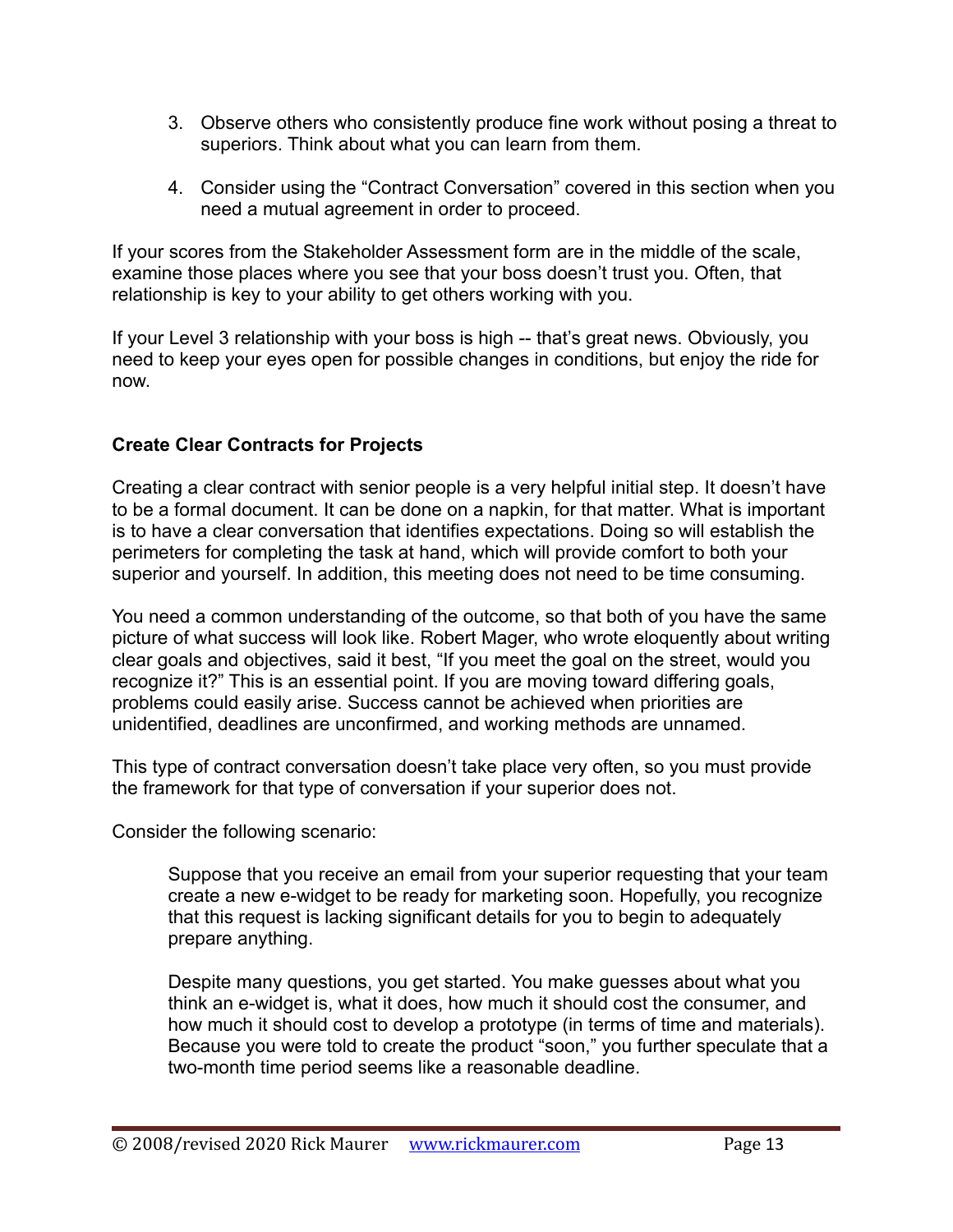Although you have tried your best with what information you were given, it was just not enough. All of your work was based entirely on guesses. Being wrong on any of your guesses could be problematic. You need a contract. More simply, you need an agreement, so that both of you are moving toward the same picture of the e-widget at the same speed.

As tempting as it may be to make due with minimal information, you must take the time to align your expectations and product knowledge with those of your superior.

The contract conversation needs to include items like:

- **Vision.** This is the "if you meet it on the street" picture of what your boss wants. It's more than his or her goals, it's the emotional picture. What does success look like, and what does it feel like.
- **Milestones and completion dates.** You need to know when this must be completed, and what the mile markers are that are important to the project. Be sure to listen for the markers that are important to your boss. For example, are there certain aspects of the project that can be completed at any time and others that must be completed immediately. Be sure that you both agree on when things will get done.
- **Resources.** What is it that you need in order to fulfill these target deadlines? You need to talk about people. Maybe your team can do it without assistance, but perhaps you need the resources of somebody else. A top engineer from Chicago who is willing to meet with you on telecoms weekly, or a marketing whiz to be an advisor and on call as you need them may be necessary. Recognize the mentality of "I can do this, and here are the kinds of resources I need in order to do it right."
- **Money.** What is your budget? If you don't already know, find out.
- **Access to your boss.** This will take some planning ahead, especially if your boss is frequently out of the office. If something comes up, determine the best way to connect so that the project is not delayed. Possible methods may include email, text-messaging, contacting an assistant, etc. Work it out at the beginning of the project so that potential issues can be averted.
- **Monitoring progress.** What are the criteria to be used to monitor the progress? Discuss how much information is desired. How frequently is information to be exchanged or discussed – daily/weekly/monthly reports, or upon completion only?

<sup>●</sup>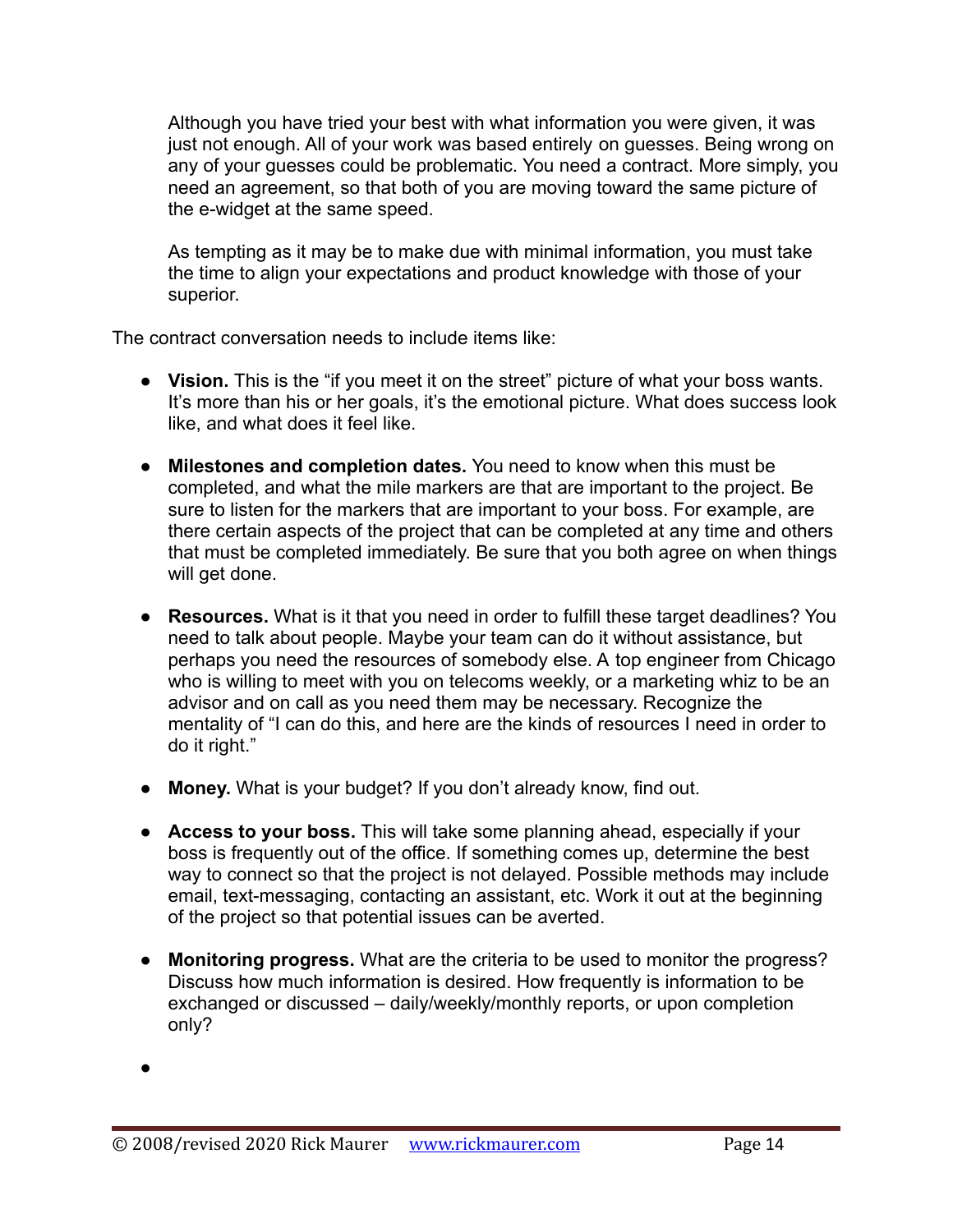● **Protecting your own time.** This is the hardest to talk about, but it is critical. Quite often in organizations, senior leaders get some important idea. They then bump it down to you, they often don't take into consideration your current workload. Most have very busy days filled with previously scheduled projects and commitments.

G.E. used the following analogy to explain this common situation. A plate spinner (who appeared on TV variety shows) would start a wooden dowel rod spinning, and then place a plate on top of it. While it was spinning, he would add second dowel rod and plate. Then another and another, until it seemed that he couldn't control any more spinning plates. Soon, one of the plates began wobbling. He rushed over to give it another spin, so that he could keep all of the plates spinning successfully at the same time. Adding even one more plate would send the act completely out of control. He knew exactly how many he could handle successfully.

G.E. suggests that each project manager know how many "plates" their team can handle, and then protects the team's time so that all work can be completed successfully. This requires saying no, and that is a hard thing to do. Too many managers say yes to everything, and then are amazed that their reputation suffers because they couldn't keep everything "spinning" successfully.

The contract conversation might take an hour, or it might take ten minutes. However long it takes, it is essential. Consider the old Fram Oil Filter commercial in which a mechanic stands in front of a car up on a lift. The fact that the car is up on a lift suggests that the repair is a costly one. The mechanic holds up a \$10 oil filter and says, "You can pay me now or you can pay me later."

If the project fails, no one is going to say to you, "Well, no wonder it failed, your boss gave poor direction. You can't be blamed." What they will say to others is, "That was a mistake giving the project to her."

Be creative about how you handle the contract conversation. You can do it over the phone, over coffee, walking to a plane, or sitting at a desk. Just do it.

A sample contract is located at the end of this ebook, entitled "Tips for Delegating the Leadership of Change." It will work on just about any assignment or project. Feel free to make copies of it for personal use.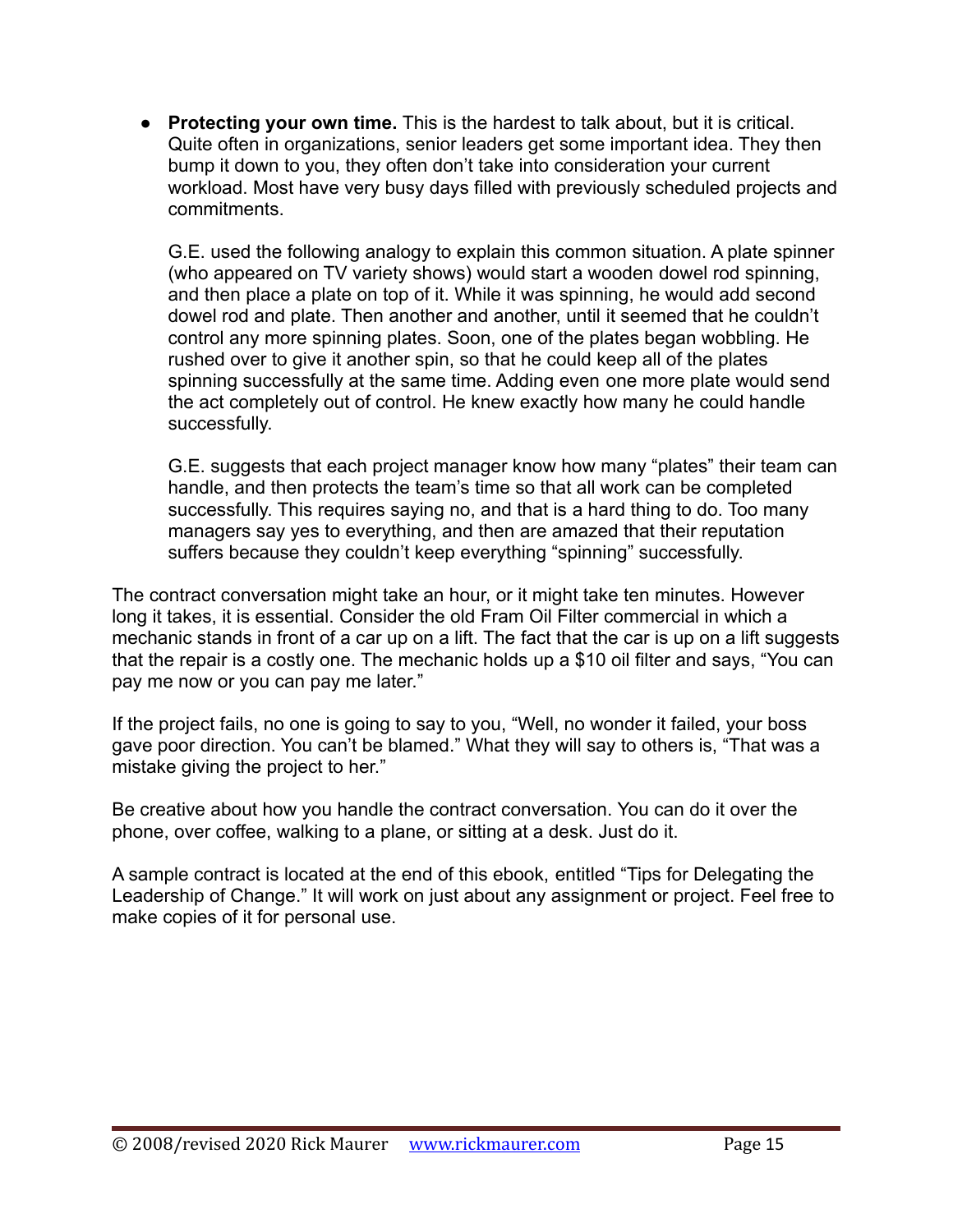#### **III.**

#### **GET YOUR TEAM INVOLVED**

A good way to get people involved is to use the three levels of support and resistance to focus the conversation at the beginning of any assignment. ("I don't get it," "I don't like it," and "I don't like you" and their counterparts, "I get it," "I like it," and "I have confidence in you.")

If you consistently focus on these three levels of questions, you make it more and more safe for people to speak candidly. Provided, of course, that you don't retaliate when people do say things that you'd prefer not to hear.

Often, these conversations allow you to talk openly and about passive resistance or inertia. Suppose, for example, that you need members of your team to make a strong commitment to a new project but are concerned that all you will get is malicious compliance. (By the way, that's a phrase a former client used to describe a situation he had faced. I love it.)

To encourage more candid conversations, use the three levels of support and resistance.

- At Level 1, you could ask, "Do you understand the assignment and what is expected of us?" Additional information may need to be provided, or more questions for clarity may exist. The people closest to a particular aspect of the work frequently have very specific questions that you wouldn't have thought to ask, so a direct conversation can be very helpful.
- At Level 2, you may want to uncover the background to emotional reactions of "I like it" or "I don't like it." By identifying current issues, you have the opportunity to learn what could fuel future resistance. This allows the assignment to proceed more smoothly.

To elaborate, if people say that they feel overworked already and that they don't see the reason behind the assignment of additional work, that's a perfect opportunity for to offer clarity to the situation. Through open conversation, you can discover if the resistance is due to a lack of understanding about the importance of the project (Level 1) or it is something deeper. It may be that more work simply translates as cruel and unusual punishment to an over-extended team.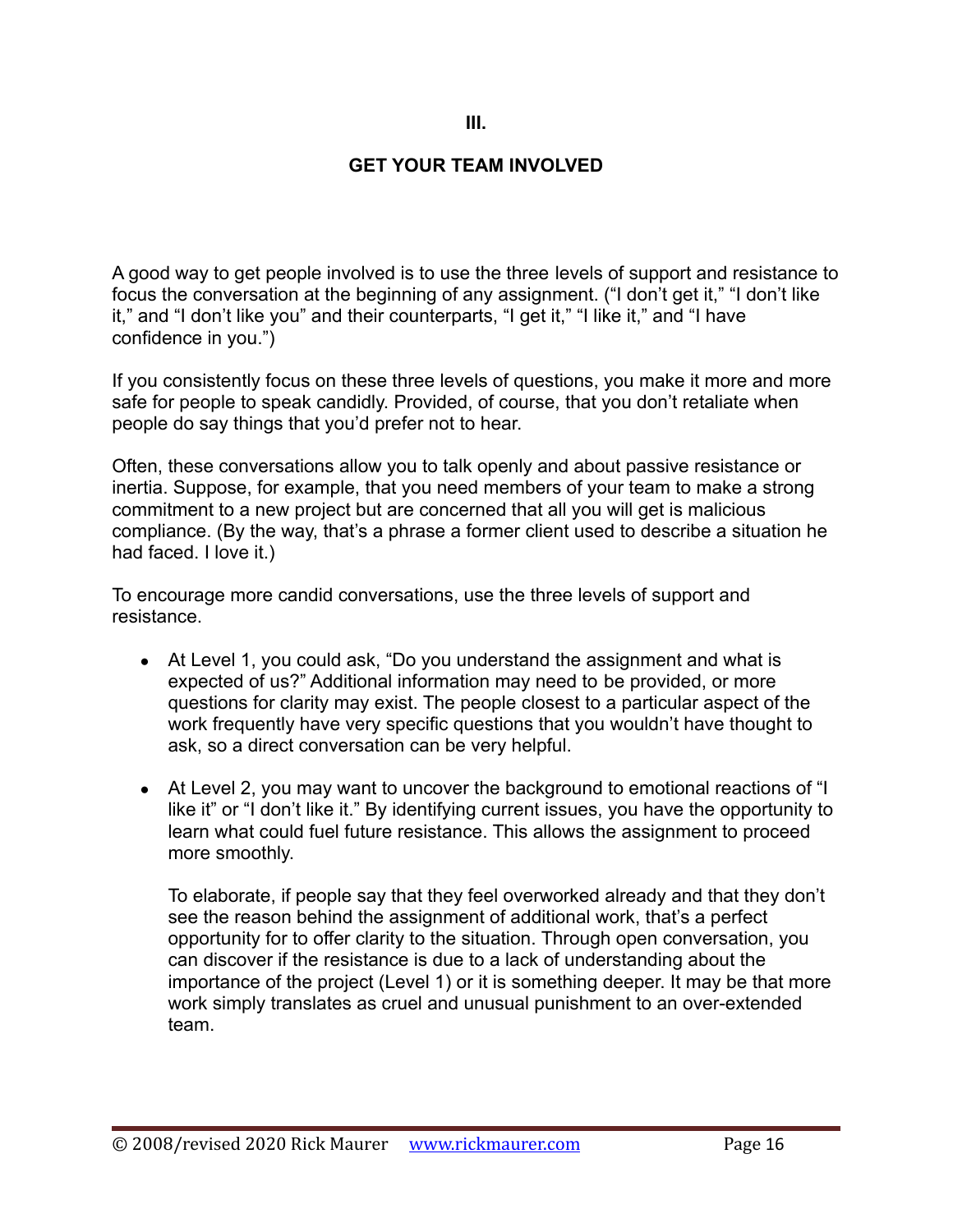Hearing these comments gives you instant options. You could:

- Delay the start of the project, or
- Ask for help from your team. A statement like, "Headquarters says we must tackle this new project, and I'm convinced that they're not going to budge. I also know that all of us are working at 100 percent already. Does anyone have a suggestion for what we can do?" Showing an understanding of their position opens the door to solution, and possible options can then be explored together.

Recognize that taking on a new project may force other current projects to be less of a priority.

Although there is no guarantee that you will find a great option for dealing with this challenge, just getting everyone involved in tackling the problem can make a difference. At the very least, it increases your credibility and lets people see that you are someone who can be trusted.

Remember that you don't have to have all of the answers. That's why you've got a team. As leader, you are creating the container for the conversation, "We've got to find a way to make this work." You are calling on your collective wisdom and talent to address the challenge.

Don't forget that Level 2 emotional reactions could also be positive. You may hear that "It's about time we did this," or that "It's going to be good for our customers." As a leader, this positive rush of energy let's you know that you have many people ready to take on a worthwhile project, and it's your job to find ways to harness that energy. Bear in mind that you don't have to come up with the ideas. Turn to your team and ask for suggestions on how all of you can make this project a success.

• At Level 3, you must be aware of the team's ability to trust in you as a leader. Unless you already have a great relationship with them, you can't expect open trust. Boldly asking if the team trusts you will accomplish nothing because people will acknowledge trust verbally, even if they don't really feel it. They will not readily announce direct distrust of a superior. Speaking in this manner is simply too dangerous in most workplaces.

Instead, you could talk about Level 3 as it relates to a specific assignment. Begin an open dialogue by asking what the team needs from you, as their leader. Note that it can sometimes be a challenge to extract this information from people. There are ways to "prime the pump," and get the conversation started.

One way is to acknowledge and take responsibility for mistakes that you made on previous assignments. You could say, "I did drop the ball on that," or, "Maybe I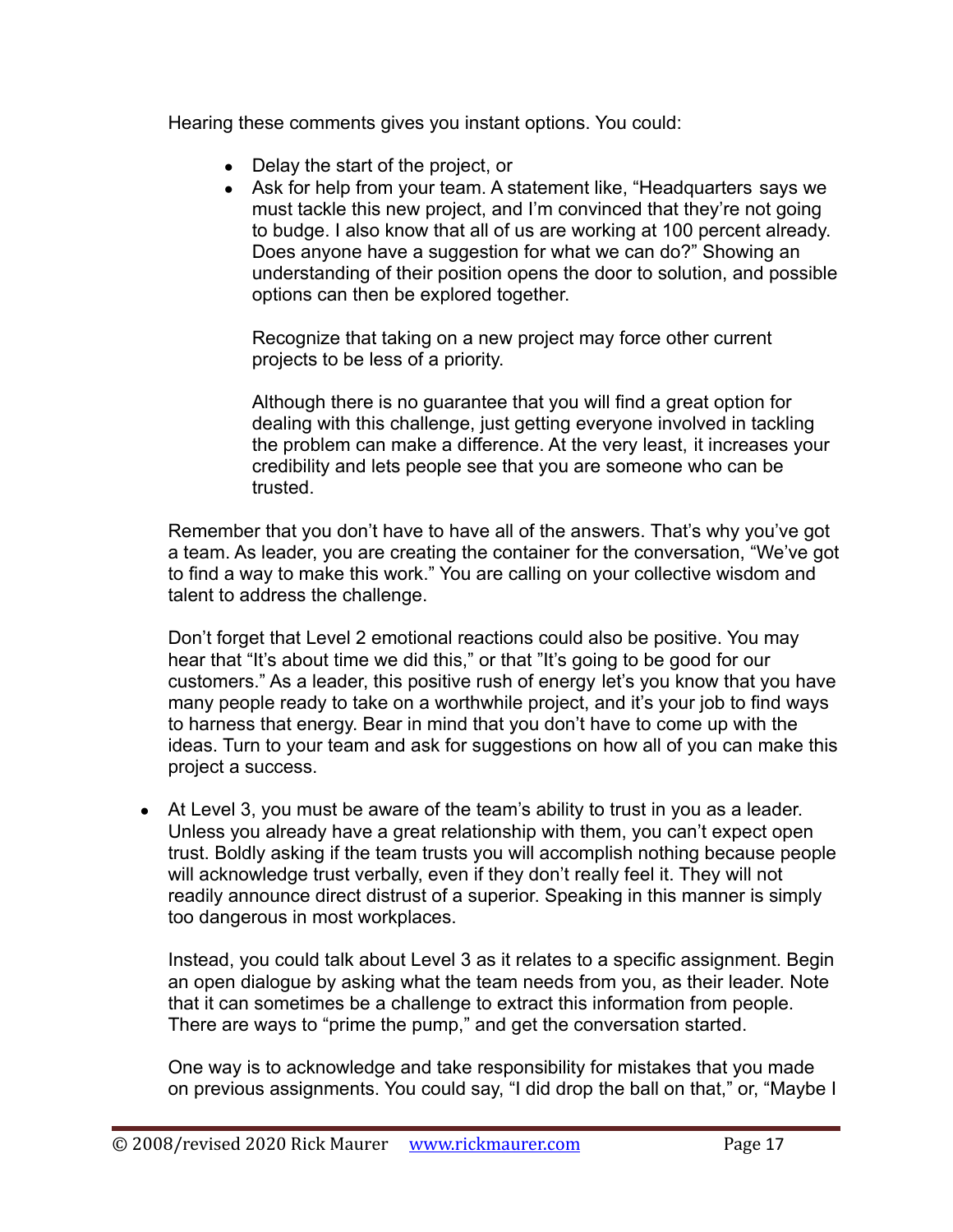delegated too quickly." Your candor makes it a bit easier for people to talk about what they need from you because they realize you are open to hearing their personal feedback.

In the same respect, you can let the team know your expectations of them for the project. If there has been a history of passive resistance from the team, for example, you could specifically address that issue. You could say, "Look, I'm concerned that this team will return to familiar unsuccessful work patterns. If that happens, we will lose the project – and that is something that we cannot afford right now. What can we do together to make sure that doesn't happen?"

Rather than hoping and praying that you don't have passive resistance, you actually talk about it. If you create a history together where you talk openly about how you work together, you make it easier for these conversations to take place.

Obviously, you can't enhance the quality of conversation through the use of blame. These conversations focus on Level 1, Level 2, and Level 3 issues. Trust within your team, and trust between the team and you will be built if you can handle the issues well.

#### **Work Toward Clear and Compelling Goals**

In the early 1940's, Duke Ellington led one of the best bands in the history of jazz. Many of his recordings from 1940 to 1942 are the finest made in any genre of the Twentieth Century. The band played very well together. They had brilliant soloists. As an ensemble, however, their sound was beyond description.

You might call them a great team. I certainly would. This team performed at an extraordinarily high level, and member turnover was extremely low. (Harry Carney and Johnny Hodges, among others, played with the band for decades.) Despite their immense talent, though, there were long stretches where band members didn't speak to one another. They would ride on the bus together all day, eat meals in the same restaurants, play music together, and yet, some members refused to speak to other members.

#### So much for teambuilding!

I think it's great for coworkers to like each other. It certainly makes life more enjoyable. I know that I prefer to like the people with whom I work and to have them like me, but it is not the main objective of teams in the workplace. In actuality, the purpose of a team is to get work done.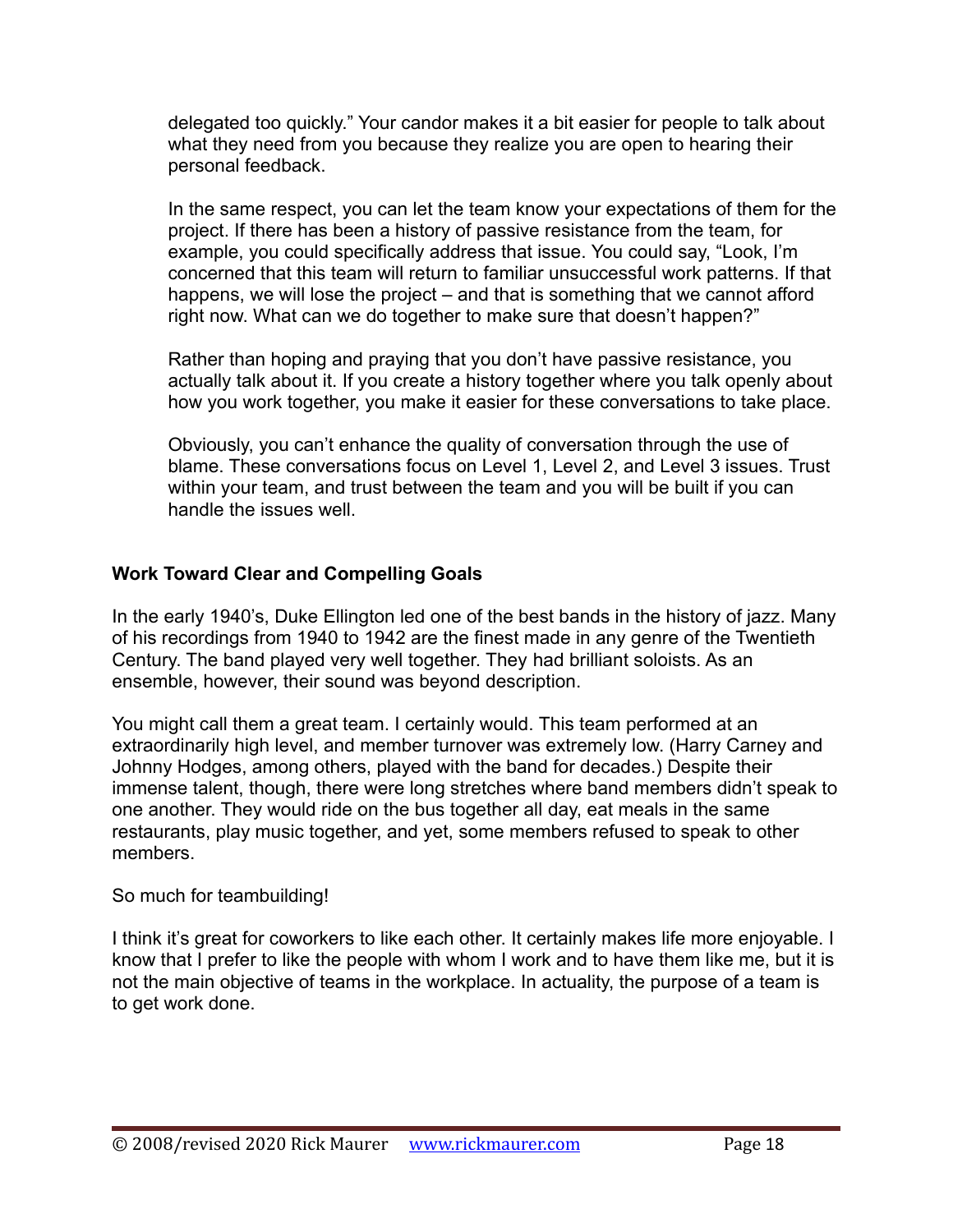The main job of a leader is to make sure that:

- goals are exceedingly clear,
- each team member knows his or her role.
- people know how to cooperate in order to get the job done right, and
- people are treated fairly.

That's it. Ellington's band members had absolutely no doubts of the expectations for playing Duke's brilliant compositions. They knew how to blend their individual sounds into one, to vary dynamics as a group, and to support a soloist with precise balance. If it worked for him, maybe that kind of simplicity can work for you too.

I admit that I am cynical about team building. Too many times, I've seen people make promises that they had no intention of fulfilling. Instead, I believe that it is more effective to structure work in a way that requires people to rely on each other.

In order for team building to be successful, there must be a focus placed on how to meet critical goals of a particular project. Leave time for recreation and introductory activities, but be sure that the project centers on the work at hand. The team should leave knowing that significant progress was made on tough business issues, not on establishing empty promises.

#### **Nesting Box Goals**

Even more powerful than having clear goals for your team is the embedding of those goals in the overall direction of the organization. An image that easily symbolizes this concept is that of nesting boxes.

Nesting boxes are a decorative set of boxes that fit snugly inside one another. A large corporation uses the image of nesting boxes when they talk about goals. This company first creates a basic vision, values, and strategic goals. Once these foundational aspects have been decided, they are passed on to the other departments of the company to personalize. Each major function develops a vision that fits neatly within the big nesting box until the entire company has contributed to the final product. Everyone can then visualize the full set of newly established nesting boxes that represent the company as a whole.

#### **Problem Solving Tools**

Another helpful tactic is to use a problem-solving tool. You likely utilize a particular tool with your team already. If it works, no need to change. If you are in need of a successful way to manage problems that arise, however, try a simple Google search using the key words *problem solving tools*. It is possible to find some helpful tools that are available to use without cost to you. For example, I found the site www.mycoted.com this way. It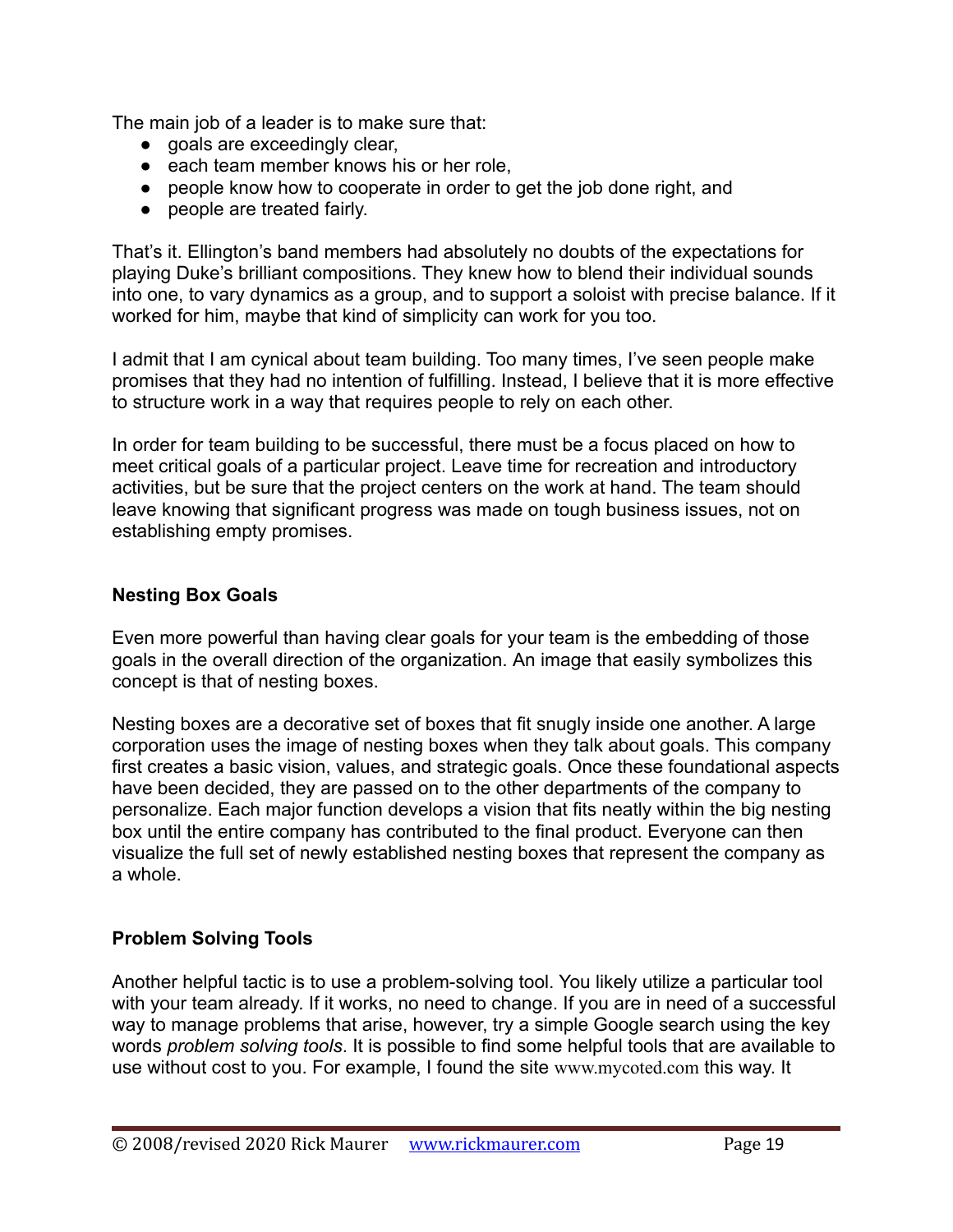contains a number of free problem-solving tools. I also recommend the book *Six Thinking Hats* by Edward DeBono. (See Next Steps for more information on this book.)

Most problem solving tools are pretty straightforward – assess the situation, create clear goals, and then make various decisions throughout the process to achieve the set goals. The magic isn't in using the right tool, rather, it's in having a common team discipline to move through the problems without getting stuck in one place.

#### **Team Assessment**

Consider inviting your team to help you complete this team assessment. I have found that linking the assessment to a specific project to be most valuable, rather than asking team members to evaluate all aspects of the work completed together.

| <b>Team Assessment</b>                                                                                |                                                                           |                |                |                |                 |                  |                |          |   |            |
|-------------------------------------------------------------------------------------------------------|---------------------------------------------------------------------------|----------------|----------------|----------------|-----------------|------------------|----------------|----------|---|------------|
| Teams tend to add their own questions to this list, but the five questions below<br>are a good start. |                                                                           |                |                |                |                 |                  |                |          |   |            |
| $\bullet$                                                                                             | How clear are we about our goals?                                         |                |                |                |                 |                  |                |          |   |            |
|                                                                                                       | $\mathbf{1}$<br>Low                                                       | 2 <sup>1</sup> | 3 <sup>7</sup> | $\overline{4}$ | $5\overline{)}$ | 6                |                | $7 \t 8$ | 9 | 10<br>High |
|                                                                                                       | How clear am I about my own role?                                         |                |                |                |                 |                  |                |          |   |            |
|                                                                                                       | $\mathbf{1}$<br>Low                                                       | 2 <sup>1</sup> | 3 <sup>7</sup> | $\overline{4}$ | 5 <sup>5</sup>  | $6 \overline{6}$ | $\overline{7}$ | 8        | 9 | 10<br>High |
|                                                                                                       | To what extent do I trust that others on the team will do their job well? |                |                |                |                 |                  |                |          |   |            |
|                                                                                                       | $\mathbf{1}$<br>Low                                                       | $\overline{2}$ | 3 <sup>1</sup> | $4 \quad$      | $5 -$           | $6 \overline{6}$ | $\overline{7}$ | 8        | 9 | 10<br>High |
| How good is our communication in regards to this project?                                             |                                                                           |                |                |                |                 |                  |                |          |   |            |
|                                                                                                       | $\mathbf{1}$<br>Low                                                       | $\overline{2}$ | 3 <sup>1</sup> | $\overline{4}$ | $5\overline{)}$ | 6                | $\overline{7}$ | 8        | 9 | 10<br>High |
|                                                                                                       | How well do we make decisions?                                            |                |                |                |                 |                  |                |          |   |            |
|                                                                                                       | $\mathbf{1}$<br>Low                                                       | 2 <sup>1</sup> | 3 <sup>7</sup> | $\overline{4}$ | $5\phantom{1}$  | $6\phantom{1}$   | $\overline{7}$ | 8        | 9 | 10<br>High |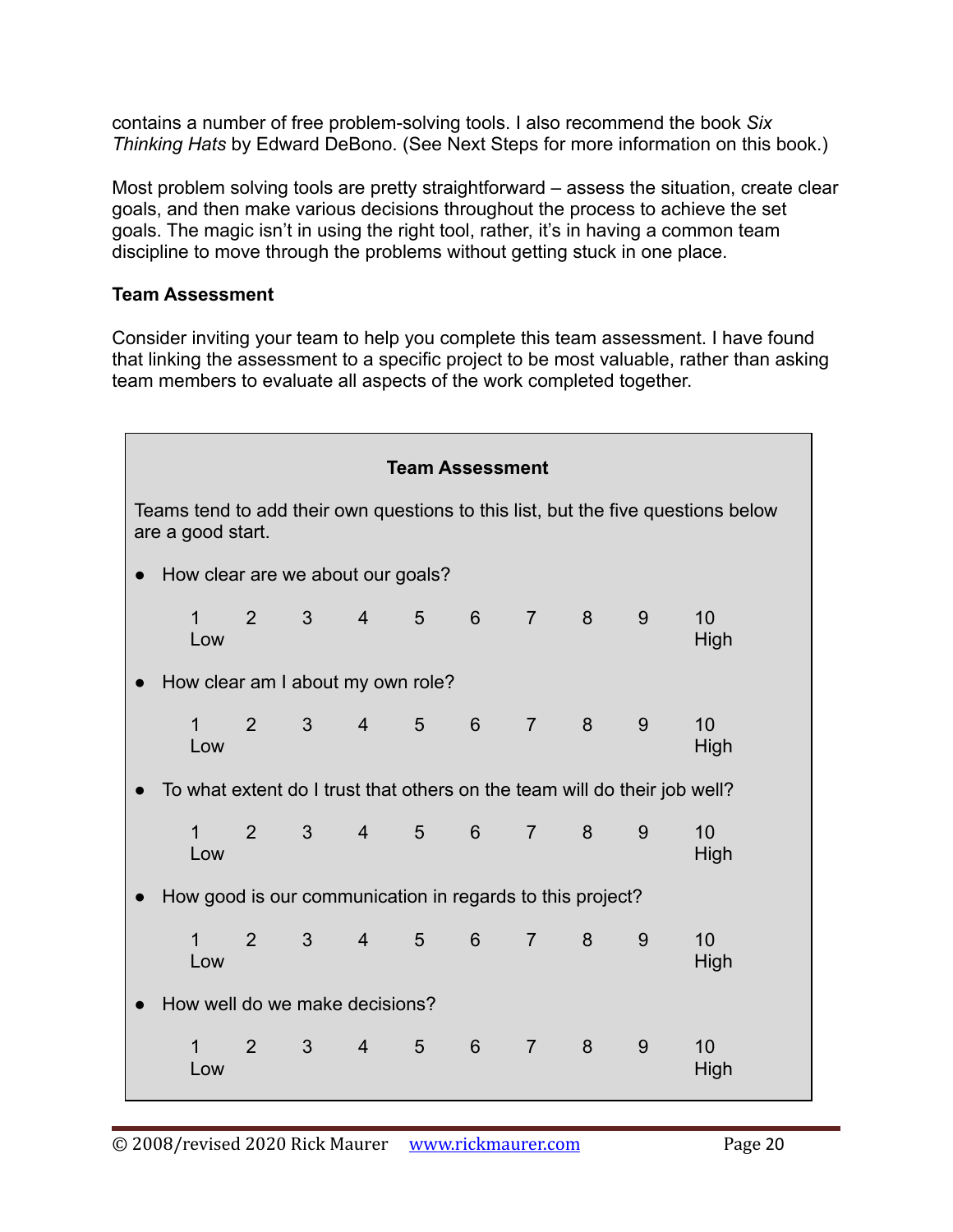#### Procedure for use:

- 1. Distribute the assessment prior to the meeting. Responses must be kept anonymous the first time the assessment is conducted. This will provide feelings of safety and comfort to people. Recognize that demanding openness will only make matters worse if you have issues of trust within your team (Levels 2 or 3). Be gentle during the first use of the assessment with your team, and be grateful for whatever conversation develops.
- 2. All responses should be completed and returned to you prior to the start of the meeting. Post each individual score during the meeting, not the average of the scores. Noting a specific cluster of scores on each scale will offer more insight than simply an average score. Additionally, people will be interested in seeing the range of responses that each question receives.
- 3. Without encouraging debating or expecting people to openly discuss their personal responses to each question, ask the team what stands out to them. Express your observations of the responses as well. Simply point out the obvious so that everyone notes the same results.
- 4. Inquire of the team what questions are raised in seeing these scores. Suppose that someone says, "I'm really interested in why half of us score item 3 very high while the rest score it very low." Ask if anyone would be willing to share and explain his or her response. Try a less vulnerable approach if no one volunteers, like, "Without divulging your personal rating, can anyone offer a thought as to why we are so split in this area?"
- 5. Ask the group what they think needs attention in order for the project to proceed effectively.

Be sure to note the level of trust toward you and within the team for future reference. This will inform you whether you should conduct the assessment anonymously or publicly the next time it is used. (By publicly, I suggest using sticky dots. Everyone can then vote at the same time.)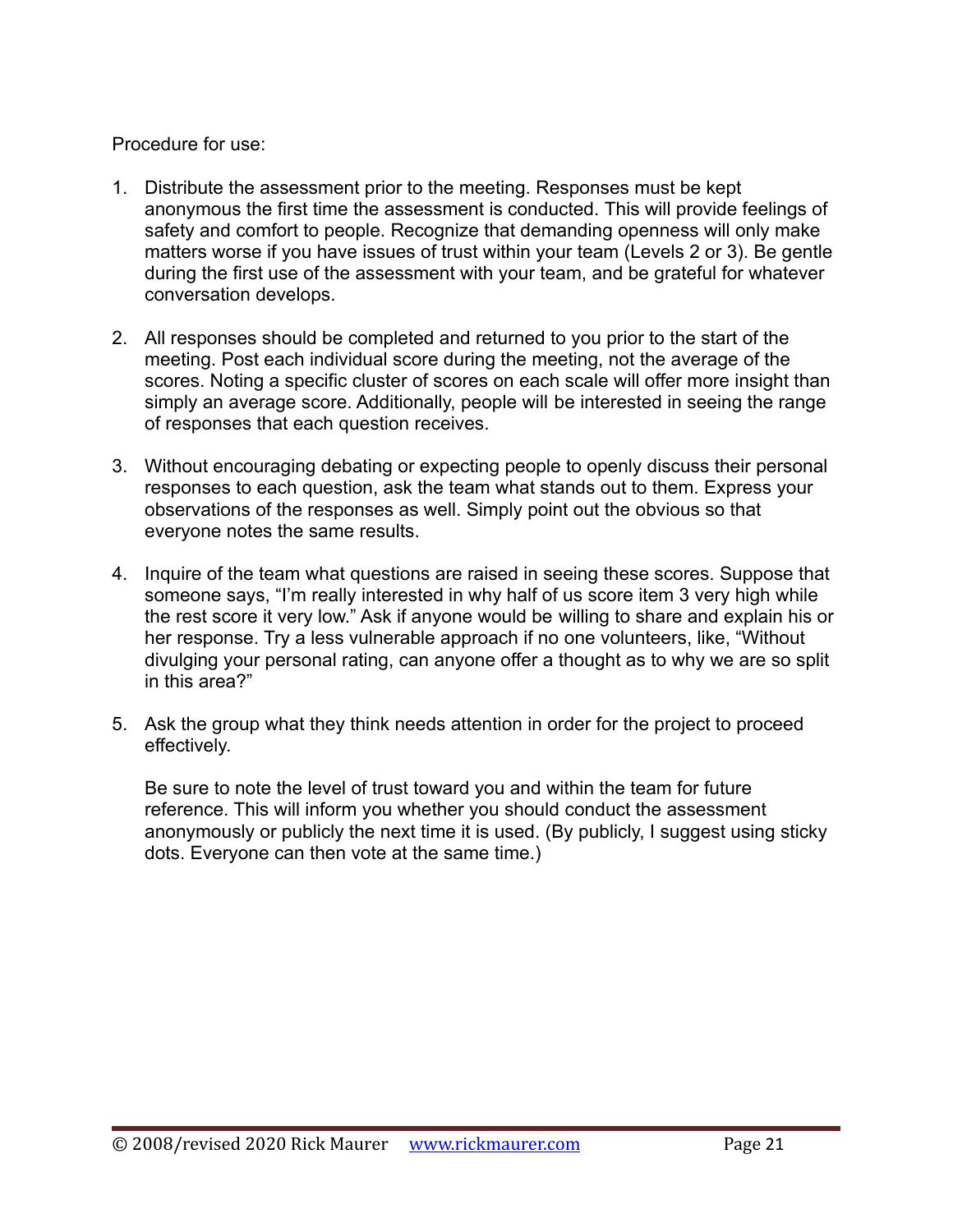#### **IV.**

#### **BUILD STRATEGIC ALLIANCES**

Take a look at the Stakeholder Analysis that you completed in the first part of this ebook. You will probably need alliances with all of those people – your boss, your team, your coworkers, and your colleagues across the country or in other organizations.

How do you build those relationships? You must first determine the current state of your business relationships. Consider this quick test: when you walk into a room, are these people likely to say that they are glad that you arrived or do negative whispers circulate about you? Of course, the former is preferred. Those types of relationships are the foundation for the strongest strategic alliances. Should the latter occur or people not recognize you, it's time to build up those relationships. Following are a few ideas for doing so.

#### **1. Build the Relationship Before You Need Something**

Good salespeople know that relationships are far more important than the features and benefits of their products. When people trust you, they are more likely to trust your products. This concept is clarified in the following true story, also told in my book, *Why Don't You Want What I Want?*

When Bryan McGraw was thrust into a new role as quality officer at a military base, he faced a lot of resistance. Predecessors to Bryan had established a contentious relationship with a chief master sergeant, the top enlisted man, who was against quality improvement. The sergeant resisted passively at first, but then began to push back with nasty memos and heated arguments. Due to his position and personal power, the sergeant was able to influence others to join his resistance to quality improvement. Bryan had a problem, because winning over this man was the key to his success.

Someone advised, "He's a pothole. Drive around him." Others suggested that he simply ignore the sergeant. Going against those recommendations, Bryan recognized that the chief master sergeant was an influential and well-respected person, and made an effort to get to know the man who was such a critical player in his own victory. He uncovered shared interests, like a passion for hockey. Within six months, their relationship evolved into something positive, and the sergeant began to support the value that quality offers.

Bryan noted that he started slipping messages into conversations with the sergeant, and asking questions. "I began by identifying things he was good at,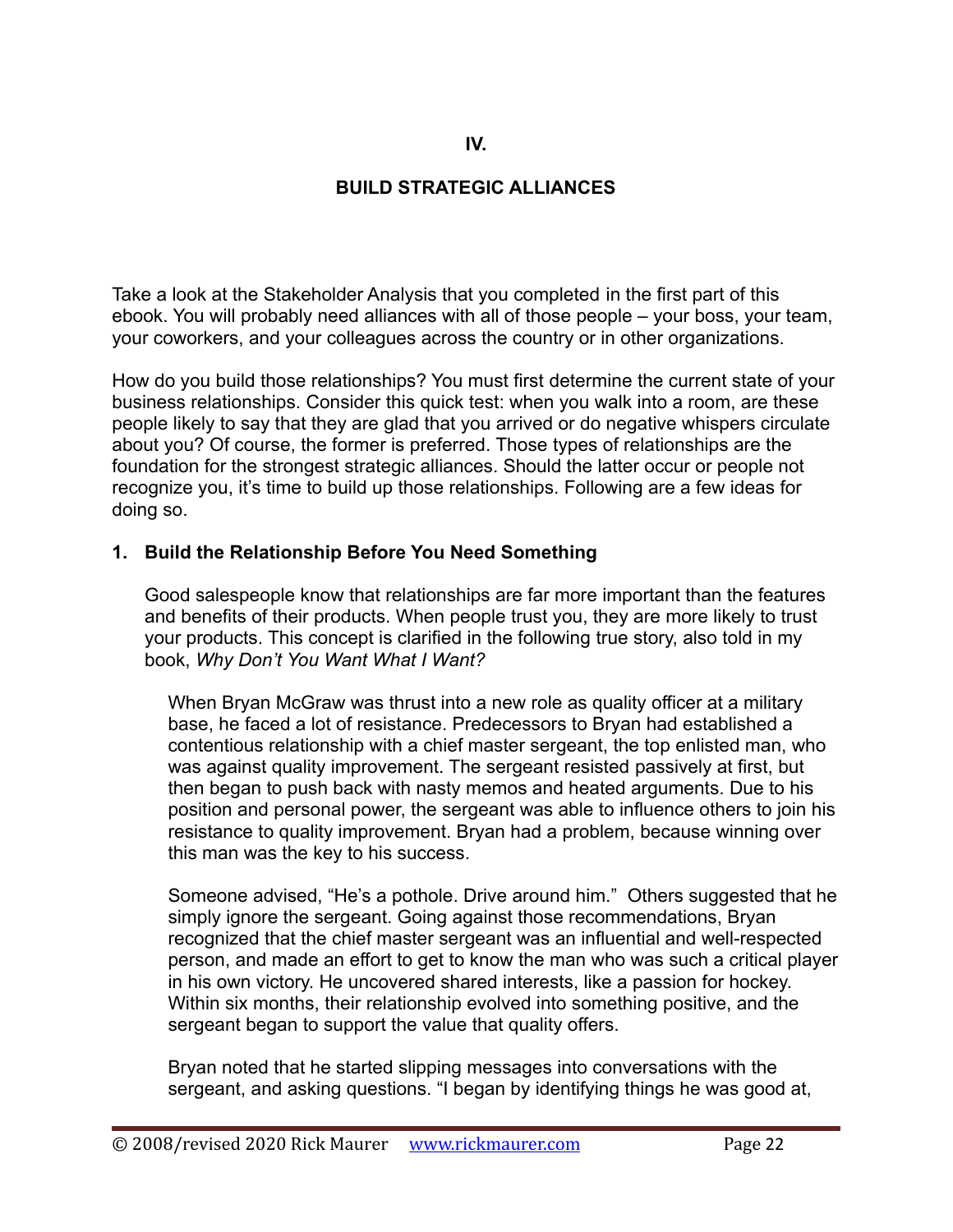and then showed him how they linked to quality initiatives — picking where I could see potential battles won." Bryan made sure to point out examples of quality improvement and positive things that the sergeant did.

Perhaps the greatest compliment came when the sergeant was retiring from service. He told Bryan, "I wish others had made the attempt to make me understand quality the way you did." He went on to say that Bryan's predecessors tried to train him, but that they had never made an investment in him.

#### **2. Find Ways to Prove Yourself**

If the potential allies don't know you or don't like you, you've got to show them that you are worthy of their trust. The best way to do that is to work with them, so that they can see you in action.

Jeff (not his real name) operated a small installation controlled by the U.S. National Parks Service in the Washington, D.C. area. With only a staff of ten to twenty people depending on the season, Jeff's small outfit did not even come close to the number of employees working at our largest National Parks like Yosemite or Zion.

Since he worked in the same city as the national headquarters, Jeff found reasons to attend meetings at the main office. He volunteered to be on committees that proved successful, as he and his own small park performed well when he served on those committees. A small feat in itself to actually speak to anyone in the main offices, Jeff found it easier and easier to contact them for assistance. He learned new approaches, like, "Sue, we're really short on supplies and the Spring Festival is coming up. I was wondering if there is anything you might be able to do to get my request moving?" He was wildly successful at getting what he needed for his park.

By the way, Jeff's next appointment was a promotion to superintendent of the country's largest national parks.

Woody Allen once said, "Eighty percent of success is just showing up." Being in the right place at the right time does matter, but only if the people in the room know who you are. You've got earn a reputation so that when something comes up, people will say, "What about Pat?" That's the approach that worked for Jeff. You may need to be creative and find virtual ways of showing up, however, if the strategic partners are thousands of miles away. For that challenge to be met, you must be sure to supply the extra effort needed.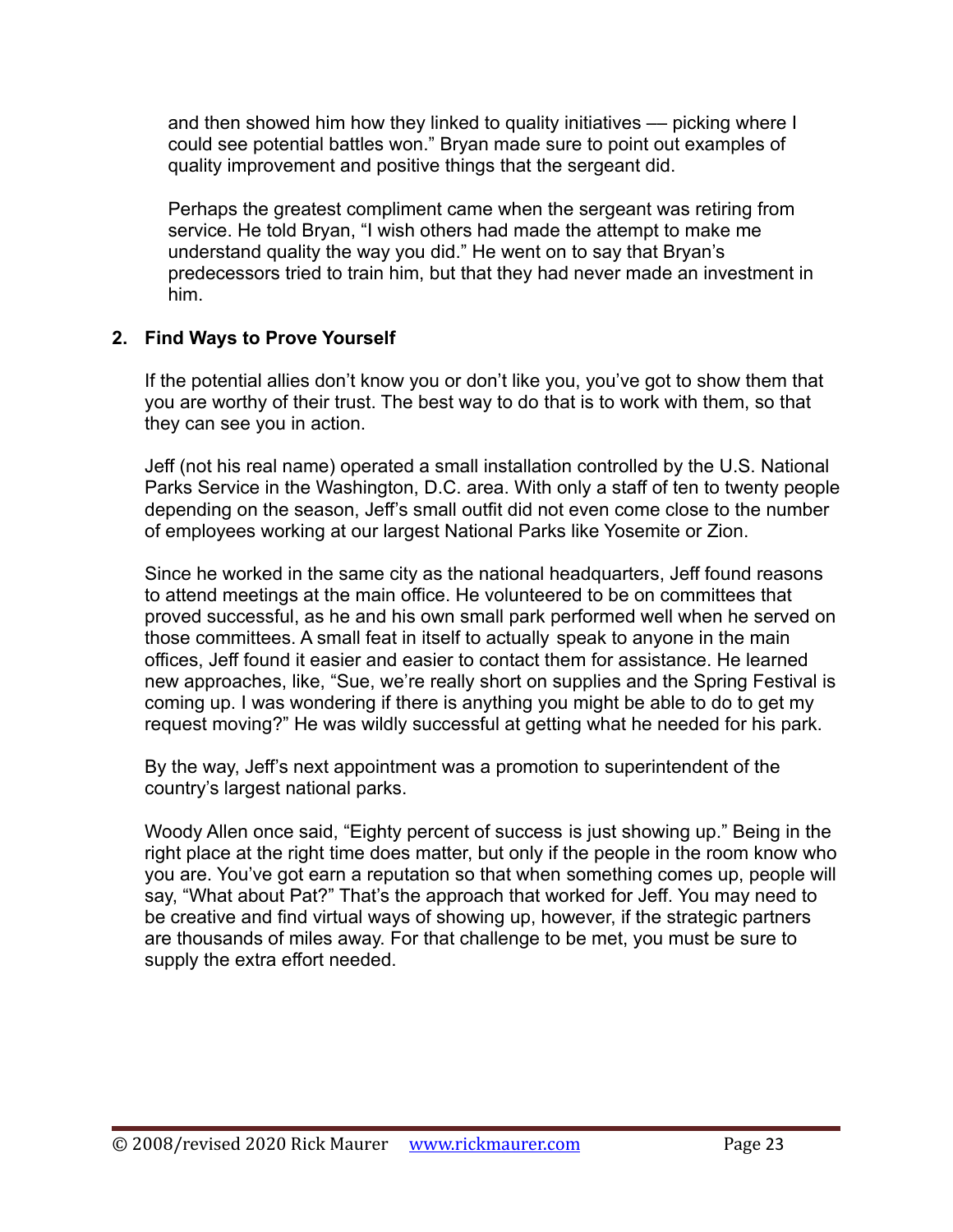#### **3. Learn What's Important to Them**

Using the three levels ("I don't get it," "I don't like it," and "I don't like you"), ask yourself, "What does the world look like through their eyes?"

- At Level 1, do they know who you are and what you do? Do they know your department?
- At Level 2, do they view your requests as an asset or a liability to them? You might ask yourself:
	- What are their goals?
	- What are they afraid of?
	- What keeps them awake at night or gives them headaches?
	- What is their emotional reaction to your product, service, or project?
- Level 3 is the hardest one to tackle, but it is essential. For example, in some organizations Human Resources is seen as a liability. People complain about time wasted, lack of individual control, inconveniences incurred, and unimportance with each HR new product introduction.

Conversely in other organizations, HR is seen as a strategic partner. It is all about how you look at the issues. Recognize that each department is an asset to the final product. Explore not only what can help line managers do their jobs better, but what insights HR people can offer.

For instance, the COO of a large hospital told me, "I will simply not hold a senior meeting without the head of HR – she is that important. She looks at things in a way that's different from the rest of us, and holds us accountable on things that are critical to our success. She's a strategic asset."

You might ask yourself:

- What do they think of your organization, department, or team?
- What do they think of you?
- What do they like about you?
- What concerns do they have about you?

If you can't answer these questions, your ability to influence significantly decreases. I suggest that you find the answers. Listed below are two things you could do:

● **Use Your Intuition and Experience.** Put yourself in their shoes, and then answer those questions. You may be surprised how much you already know.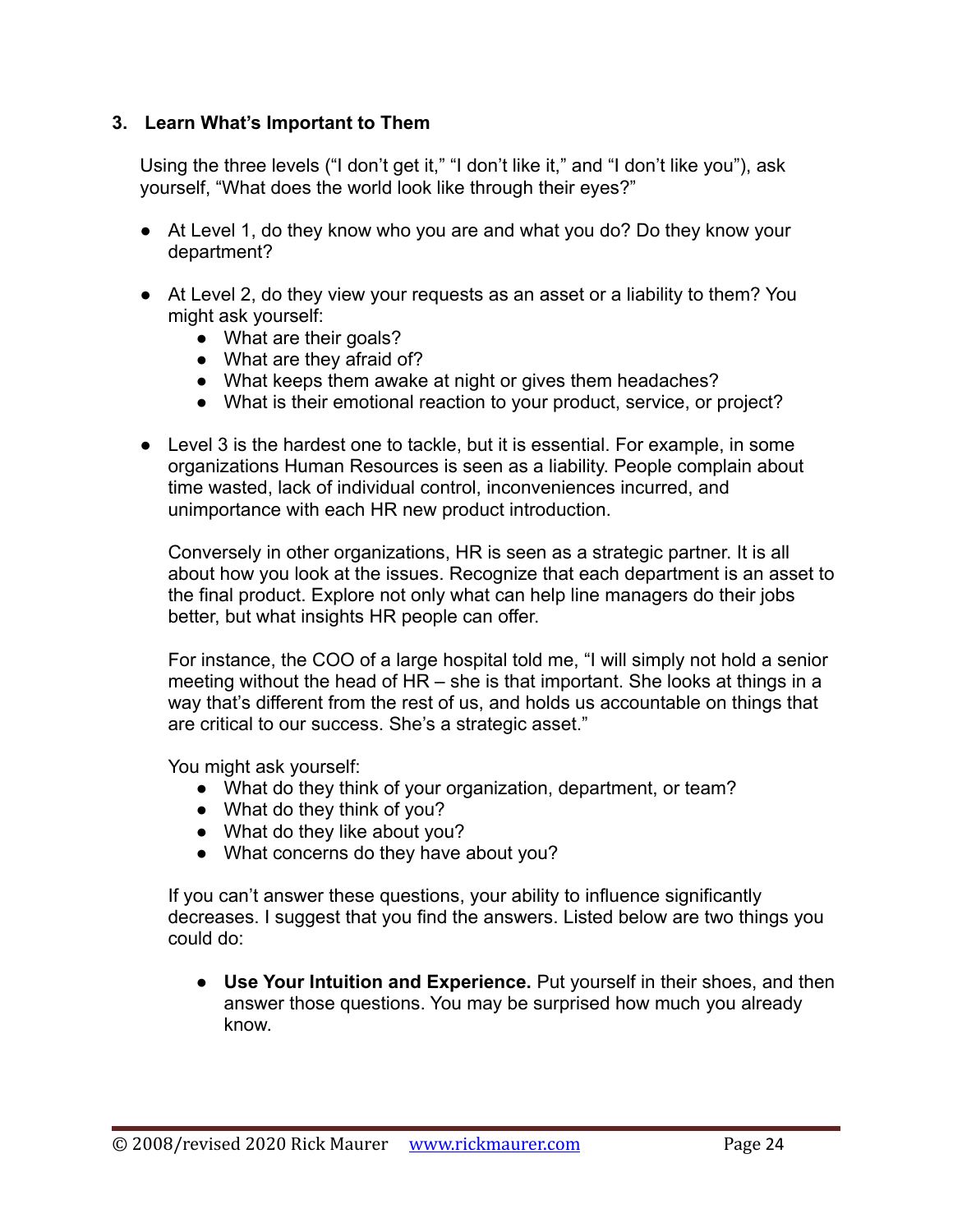● **Talk with someone who know you and knows them.** This conversation should be with someone who has nothing to lose by talking candidly with you. One of your employees may be a bad choice because you want someone who will tell you the truth. This person must be knowledgeable enough to talk about the group you want to influence and about that group in relation to you. This person will hopefully be able to reveal where your trouble spots exist.

#### **4. Find Out What Others Are Saying About You**

Knowing what people say when you are not in the room can be painful, but it can help to change your behavior in ways that will allow you to build support for your work utilizing different potential allies.

A couple of things that you can do to accomplish this are as follows:

- **Find someone who will speak the truth to you.** I sometimes refer to this as "coffee with Joe." (Joe/Jo can be either gender.) Joe/Jo is a type of person who speaks the truth without fear of reprisal. As unpleasant as this person may be, he or she will tell you things that others dare not say.
- **● 360° Feedback.** These types of tools can give you a solid glimpse as to what the Level 3 issues are. Remember that this level can work both for and against you. Look for signs of trust and distrust, effective and ineffective communication, reliability and inconsistency, etc.

The feedback from Joe/Jo or from 360° will give you a snapshot of where you are today. You may not like this snapshot, but it is the only one you have. Work with it.

#### **5. Build Your Adaptive Skills**

Years ago, the Center for Creative Leadership conducted research in what they termed adaptive skills. These are skills that were rarely addressed verbally or on performance reviews, but had a large impact on career potential for executives. Over time, many have borrowed the concept of adaptive skills.

Research on emotional intelligence at work confirms the importance of adaptive skills. These skills are especially important when you are trying to build and maintain strong working relationships.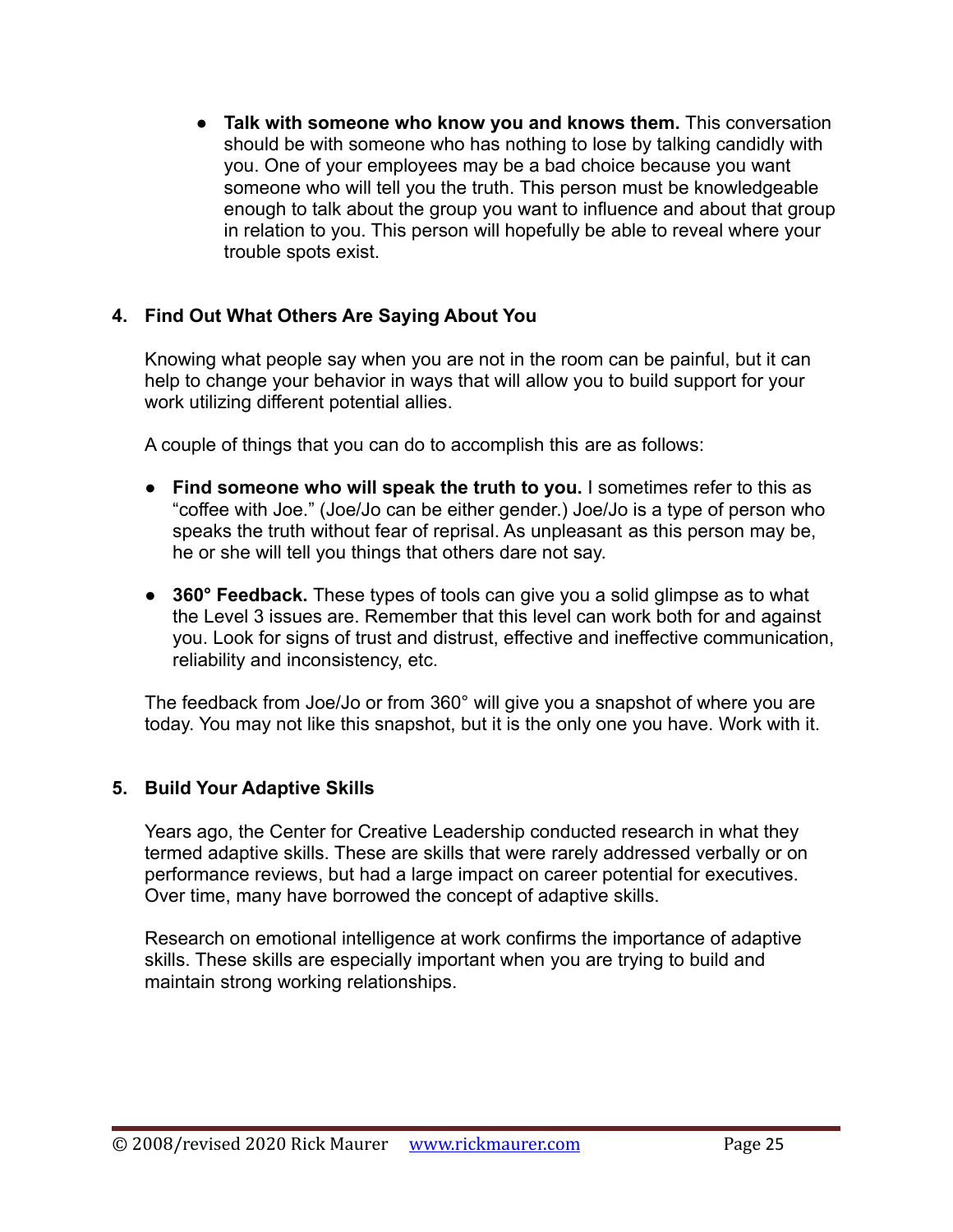Consider this partial list of skills to monitor:

#### ● **Keep Commitments.**

If you promise something – deliver on that promise.

You must meet deadlines. If you say that you're going to have work ready at noon on Friday, submit your work by noon on Friday. Period. No excuses.

Be aware that people tend to remember when your work is late, not that you did a nice job on the work. One time may not be a problem, but missing deadlines two or three times may develop a reputation that will be hard to break.

#### **● Be Straightforward.**

Barry Goldwater was a patriarch of conservatives in America, and a very influential voice of the nation and the senate. In the 1980's, he wrote his autobiography. In it he expressed his opinion of who he thought had been the best U.S. President in the last 100 years. I fully expected that he would identify Ronald Reagan, as the two were cut from the same cloth.

He didn't name Reagan, instead, he chose Harry S. Truman.

Politically, Goldwater and Truman couldn't be more opposite. Goldwater was a conservative Republican, whereas Truman was a "New Deal" Democrat. Why would he choose Truman? According to Goldwater, he never went to bed at night wondering where Truman stood on any particular matter.

Being able to trust the words that people say is a vitally important attribute. Many politicians don't seem to make this connection. When asked questions, they often sidestep or speak superficially about the issue. Unfortunately, that ability to spin and obfuscate is alive in organizations as well.

When the people you are trying to influence feel that you are acting in the same manner, they begin to analyze what it was that you actually said. They no longer accept what you say at face-value alone.

There are more adaptive skills, and some of those skills are specific to each organization. The best way to find the skills that are apparent at your workplace is to simply be observant. Who are the people that others truly respect? What are they doing that other people aren't doing?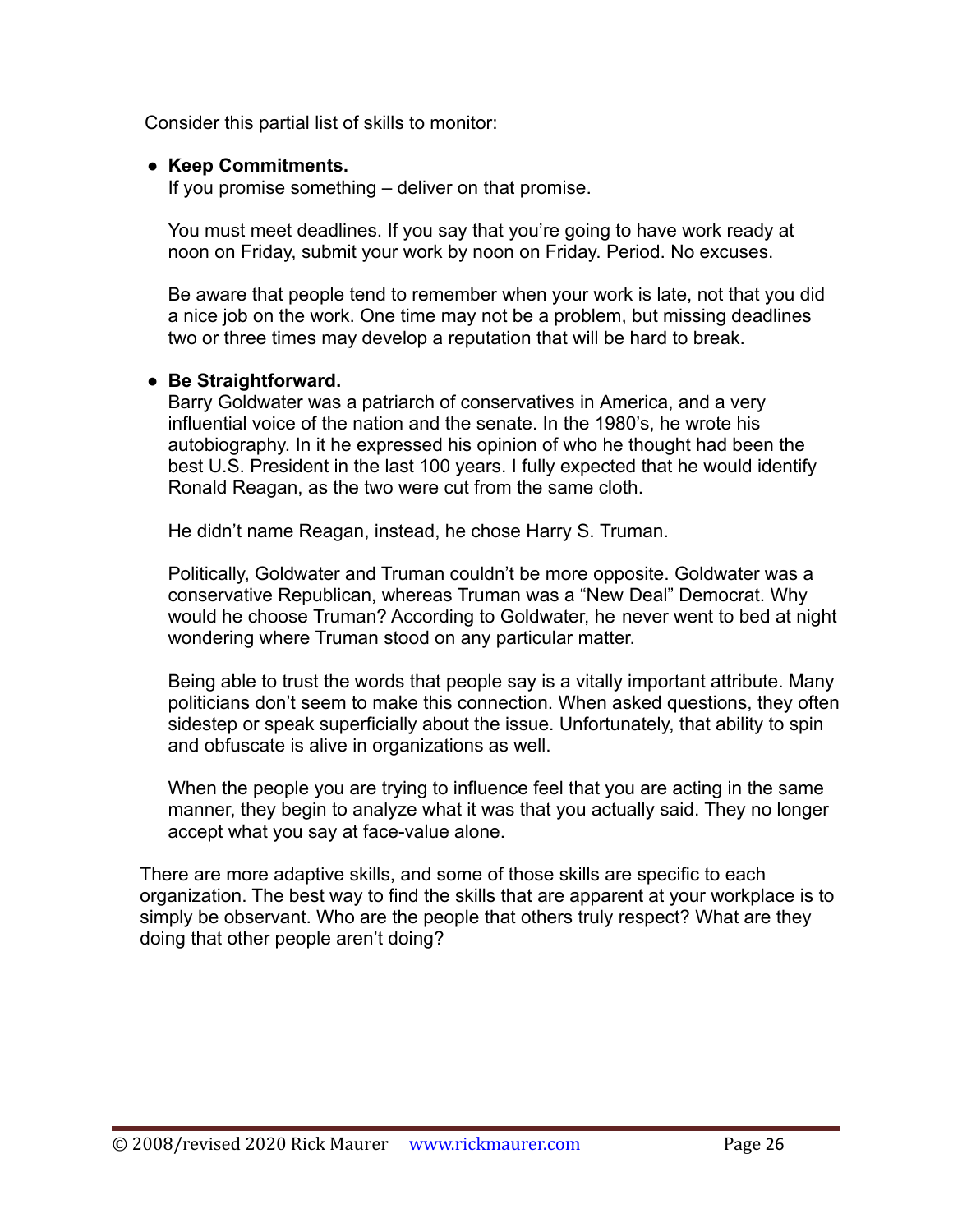#### **6. Building Change in Perceptions and Building Support is Possible - Really**

In an article about a negotiator for Ford in the *Toronto Globe and Mail*, the head of the union made reference to that negotiator at the end of the negotiations, saying, "She's wonderful. She really knows her stuff. She's a tough negotiator, and she listens and understands us." Others said that she took the time to get to know the people involved.

Having working in many union environments, I know that trust between management and labor is often poor. The negotiator for Ford had to overcome decades of Level 3 issues in order to prove that she knew how to listen. The key is – she did it.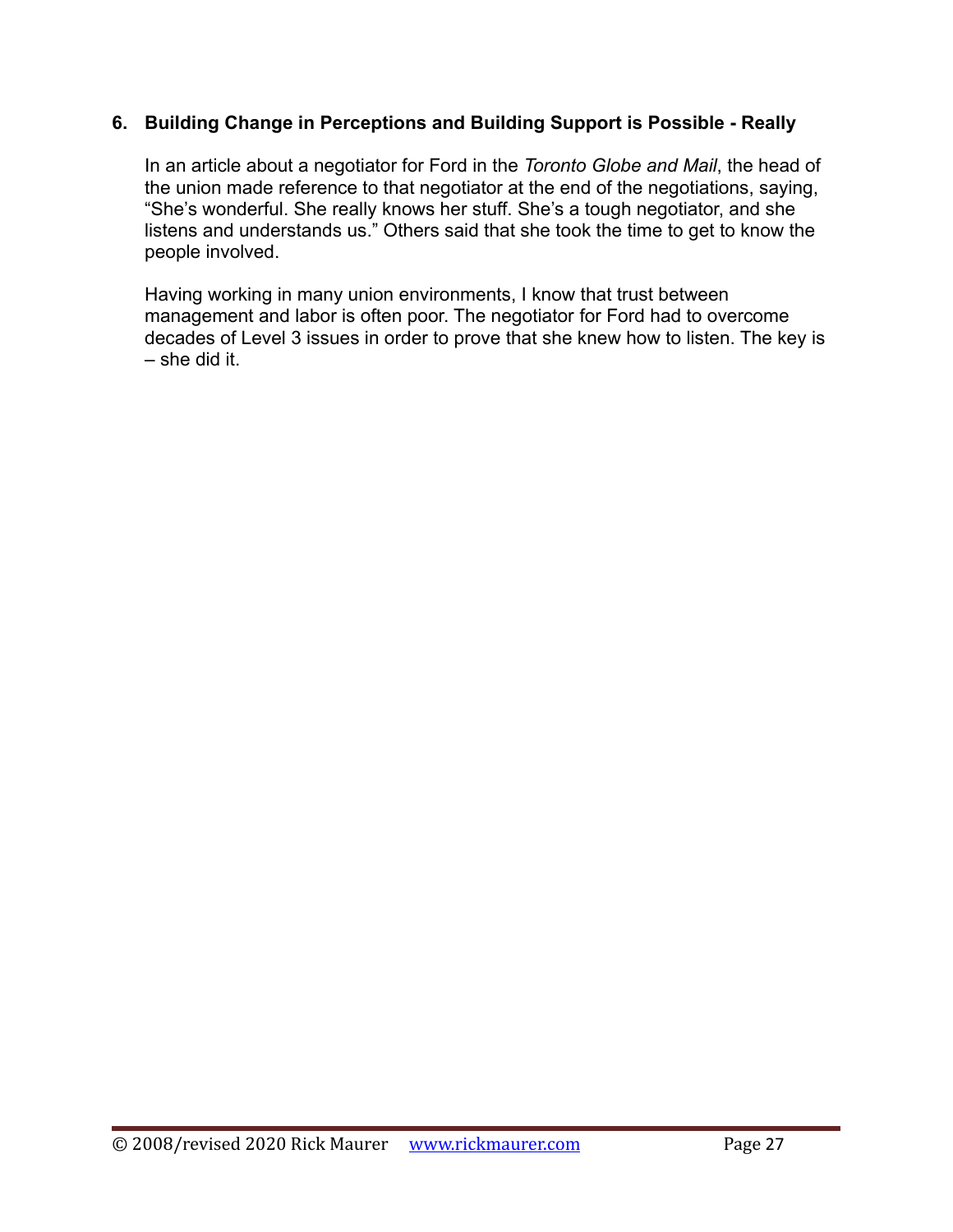#### **Next Steps**

#### ✔ **Observe**

I am a big fan of observing before acting.

#### ✔ **Practice**

Reading this ebook isn't enough. I wish that it were, but it's not. Tiger Woods didn't become a great golfer just by reading a book about golfing. He worked at it, and still does. Practice rounds and endless hours of working on his swing and strokes allowed him to improve his skill. He also learned as he competed. Most people who have achieved the level of mastery in a field have a similar story. We should learn from their examples.

#### ✔ **Read More**

I put observing and practice before reading because it is too easy to think that the secret to success lies in simply reading another book or attending another training program. Of course reading to learn is important, but practice is key.

Here are some free resources on my werbiste:

#### *The Challenges of Change White Paper*

*The Magic List* (a short e-book that shows you how to determine the extent to which people might support or reesistt you.)

*The Energy Bar* This is a tool that I use to help clients build stronger support for their ideas.

*The All Hands Meeting White Paper* Since so many big meetings are a waste of time, I conducted a study and learned some important things that can make big meetings more successful.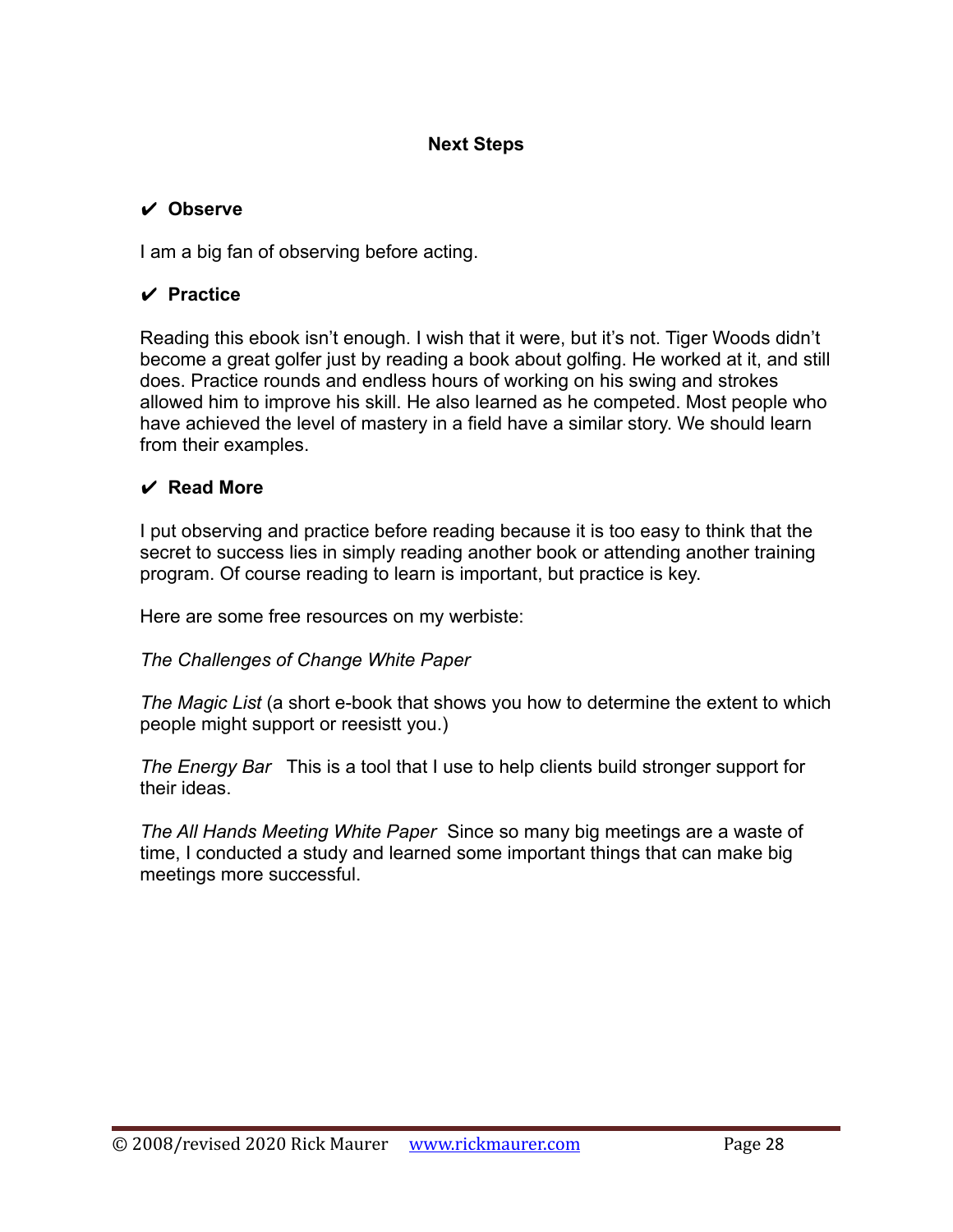#### **A Caveat**

Sometimes, you can do all of the right things and nothing works. I've seen this happen over and over again.

A couple of possible reasons for this challenge.

- 1. It is possible that the person isn't actually doing all of the right things, or is doing them in a half-hearted fashion. Maybe they are simply going through the motions without commitment or a firm goal. If this description fits you, then you should seriously consider changing jobs. (The fact that you are reading this ebook makes me think that you don't fit in that category, for what it's worth.)
- 2. The organization merely may not support leadership from within the ranks. No matter how hard middle managers try, they will inevitably fail without support. I have seen good people figuratively beat their head against a wall in an attempt to implement improvements. Organizations must support their leaders, otherwise, the only outcome will be collapse. My suggestion is to leave if the company is uncooperative with those in management.

During an Aikido class I was in, the instructor taught all of us a martial arts move. As we practiced with a black belt artist, people began asking how to counter moves. The patient instructor showed us how to adjust to changing circumstances. He also said that sometimes, you just need to "get out of Dodge." As managers, your great moves will not always work, and then is the time to leave the dangers of the Old West as well.

**● And Finally. . .**

If you have questions about anything in this short ebook, please send me an e-mail. I will do my best to answer them.

[rick@rickmaurer.com](mailto:rick@rickmaurer.com)

I wish you well.

- Rick Maurer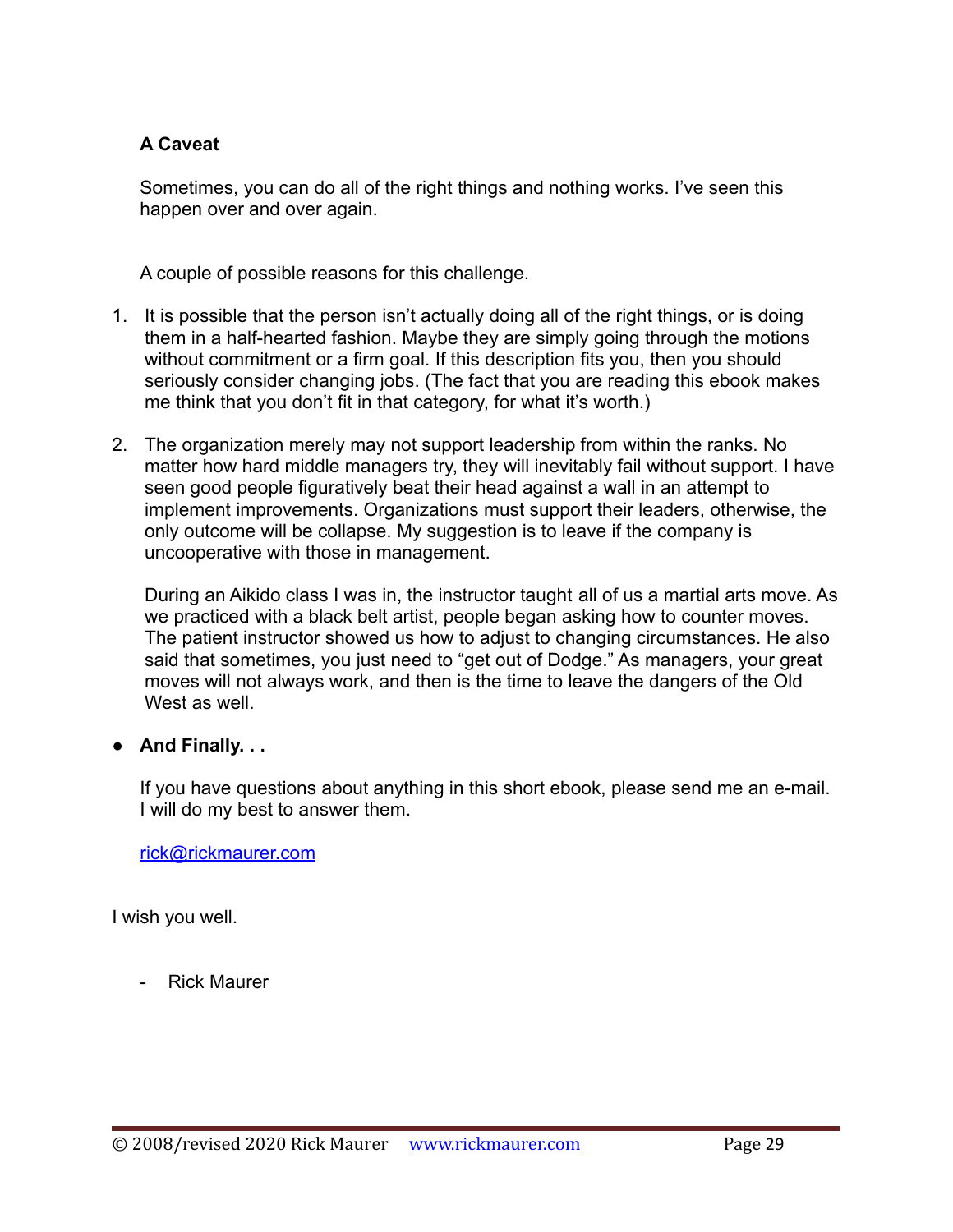

#### **Resistance to Change Why it Matters and What to Do About It** Rick Maurer

Nearly two-thirds of all major changes in organizations fail. That's pretty sobering information.

Did you know that:

- only about 30 percent of re-engineering projects succeed
- 23 percent of mergers recoup their costs
- 43 percent of quality improvement efforts are worth the effort

• 9 percent of major software applications are worth what you pay for them (See my book, *Beyond the Wall of Resistance* for citations)

Fortune 500 executives say that resistance was the primary reason changes failed. Eighty percent of chief information officers say that resistance, not a lack of technical skills or resources, was the main reason why technology projects failed. It's that soft, touchy-feely, human reaction of resistance that matters the most.

But these statistics are only partly right. Resistance is *not* the primary reason why changes fail*. The real problem is that leaders plan and instigate major changes in ways that create inertia, apathy, and opposition.*

For example, an executive announces that the company will be restructuring beginning the next week. Employees and middle managers start to resist. As the project unfolds, executives see resistance appear in many forms – malicious compliance, in-your-face arguments, and possibly sabotage. The executives respond by pushing the change even harder. They make demands, and employees increase their opposition. The change fails, goes well over the allotted budget, or deadlines completely disregarded.

Does this scenario sound at all familiar to you? If so, you're not alone. Consider the following:

#### **● You've Got to Know What Creates Resistance to Change**

Resistance is in the eye of the beholder. The people resisting don't see what they are doing as resistance – they often see it as survival.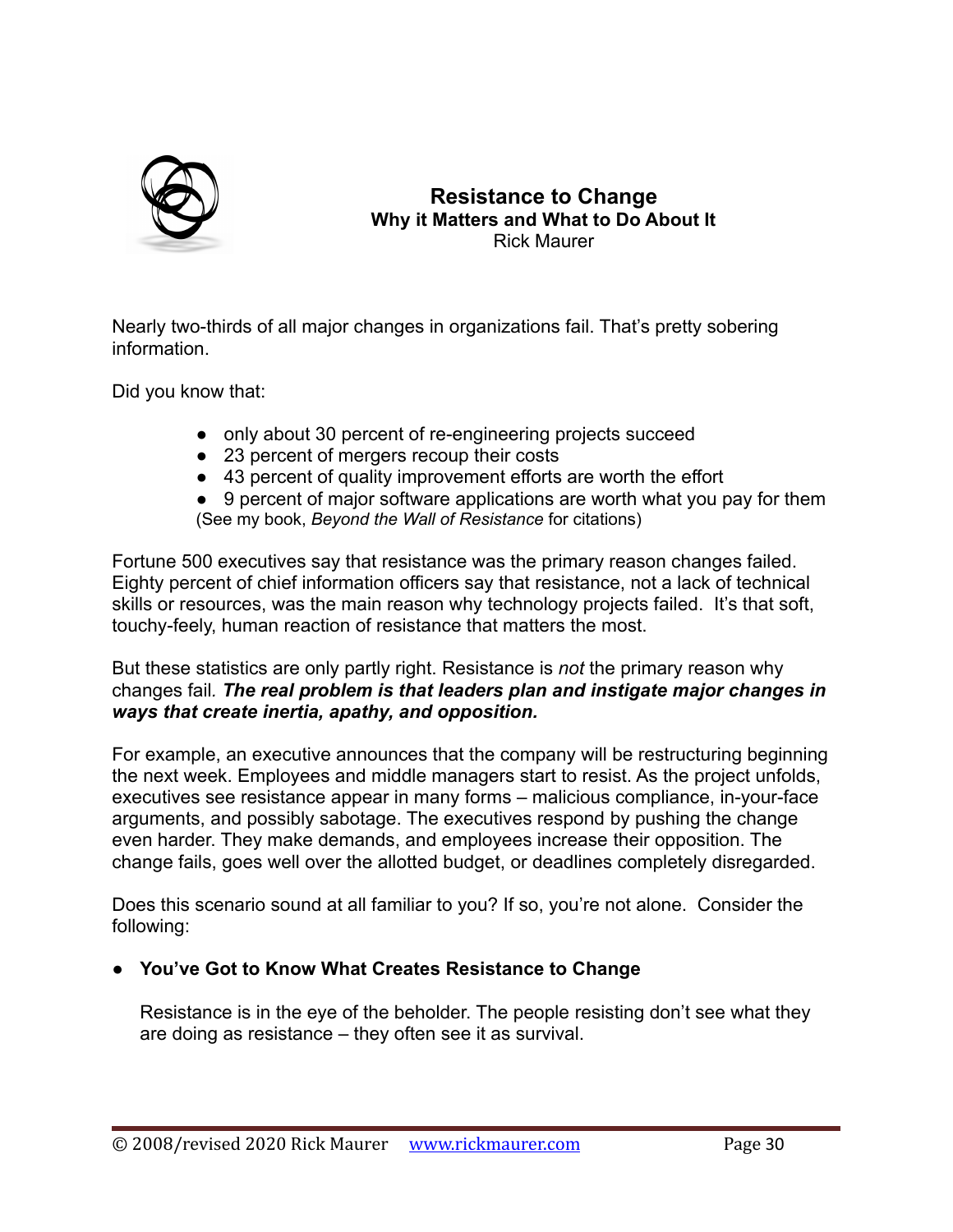Resistance to change is a reaction to the way a change is being led. There are no born "resistors," waiting to ruin otherwise perfect plans. People resist in response to something.

Resistance protects people from harm. Suppose that I'm a novice downhill skier, for example. It's resistance that keeps me from taking the chair lift to the top of Bodycast Mountain. In an organization, resistance keeps me from saying "yes" to an assignment that I think will kill my career. After all, people aren't stupid.

The better we are at seeing what causes resistance, the easier it will be to build support for our ideas. In other words, if we understand resistance, we can also understand the support for change.

I have identified three levels of resistance.

#### **● Level 1 – I Don't Get It.**

Level 1 involves information: facts, figures, and ideas. It is the world of thinking and rational action, presentations, diagrams, and logical arguments.

Level 1 may come from . . .

- Lack of information
- Disagreement with data
- Lack of exposure to critical information
- Confusion over what it means

Many make the mistake of treating all resistance as if it were Level 1. Well-meaning leaders give people more information. They hold more meetings and make more PowerPoint presentations when, in fact, something completely different is called for. That's where Levels 2 and 3 come in.

#### **● Level 2 – I Don't Like It.**

Level 2 is an emotional reaction to the change. Blood pressure rises, adrenaline flows, pulse increases. It is based on fear. People are afraid that this change will cause them to lose face, status, control – maybe even their jobs.

Level 2 is not wishy-washy. You can't tell people to "get over it" and expect them to respond with, "Wow, thanks, I needed that." Level 2 runs deep. When it kicks in, we can feel like our very survival is at stake.

When Level 2 is active, it makes communicating change very difficult. When adrenaline shoots through our systems, we move into a fight-or-flight mode (or we may freeze, like a deer in the headlights). We stop listening. No matter how terrific your presentation is, once people hear "downsizing," their minds (and bodies) go elsewhere. This is uncontrollable. They are not choosing to ignore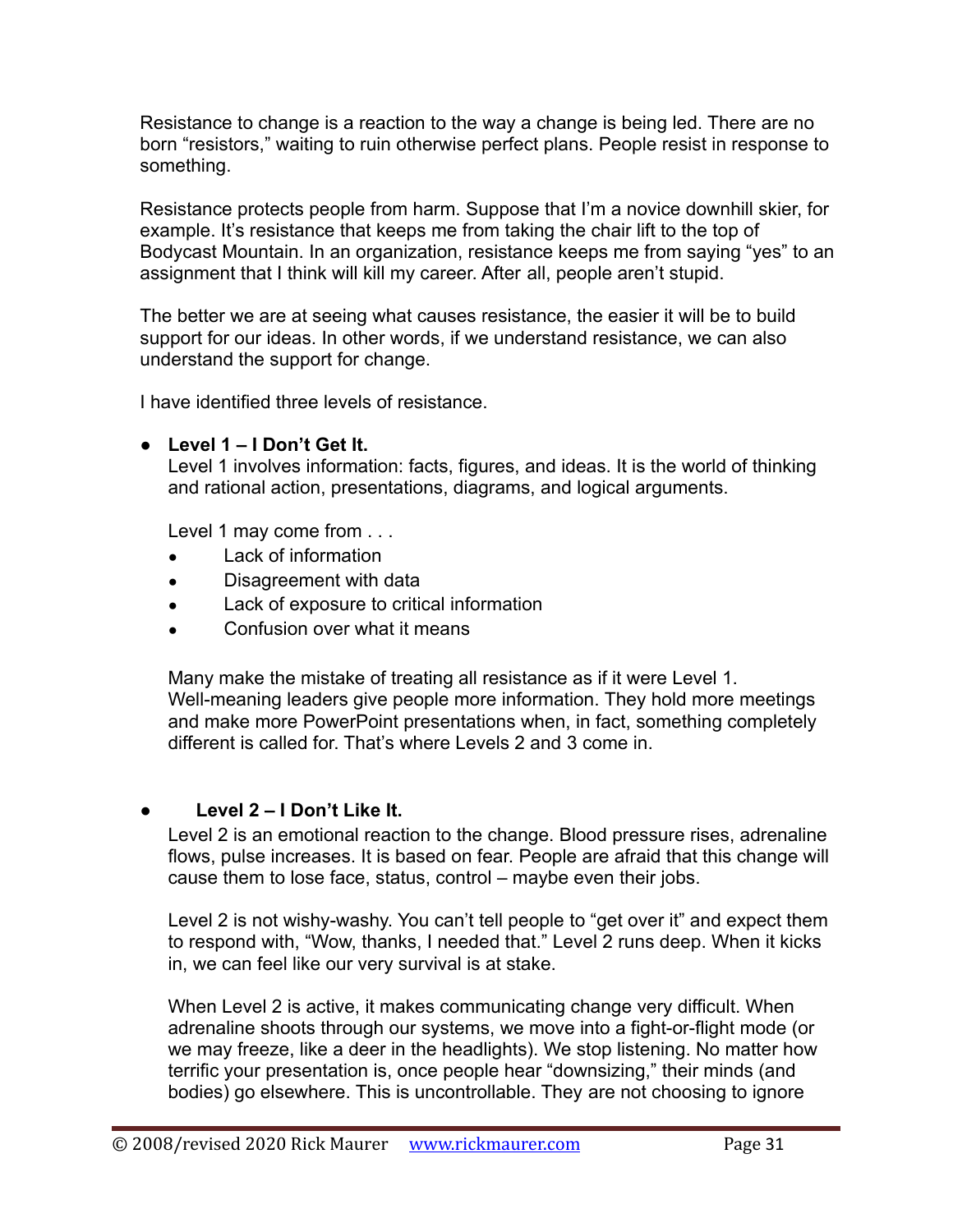you, it's just that they've got more important things on their minds – like their own survival.

Organizations usually don't encourage people to respond emotionally, so employees limit their questions and comments to Level 1 issues. They ask polite questions about budgets and timelines. Although it may appear that they are with you, they're not. They are asking Level 1 questions while hoping that you'll read between the lines and speak to their fears. The really tricky part is that they may not even be aware that they are operating on such a basic emotional level.

#### **● Level 3 – I Don't Like You.**

Maybe they like you, but they don't trust or have confidence in your leadership. That's a hard pill to swallow, I know. But lack of attention to Level 3 is a major reason why resistance flourishes and changes fail. It is seldom talked about. Books on change talk about strategies and plans, but most of this advice fails to recognize a major reason why change fails.

In Level 3 resistance, people are not resisting the idea. In fact, they may love the change you are presenting. They are resisting you. Maybe their history with you makes them wary. Perhaps they are afraid that this will be "a flavor of the month" like so many other changes, or that you won't have the courage to make the hard decisions that will see this change through.

It may not be you, rather, the people may resist those that you represent. The moment that people hear that someone from headquarters is present and wanting to help often leaves them skeptical. If you happen to be that person from headquarters, you're going to have a hard time getting those people to listen to you.

Whatever the reasons for this deeply entrenched resistance, you can't afford to ignore it.

People may understand the idea you are suggesting (Level 1), and they may even have a good feeling about the possibilities of this change (Level 2) – but they won't go along if they don't trust you.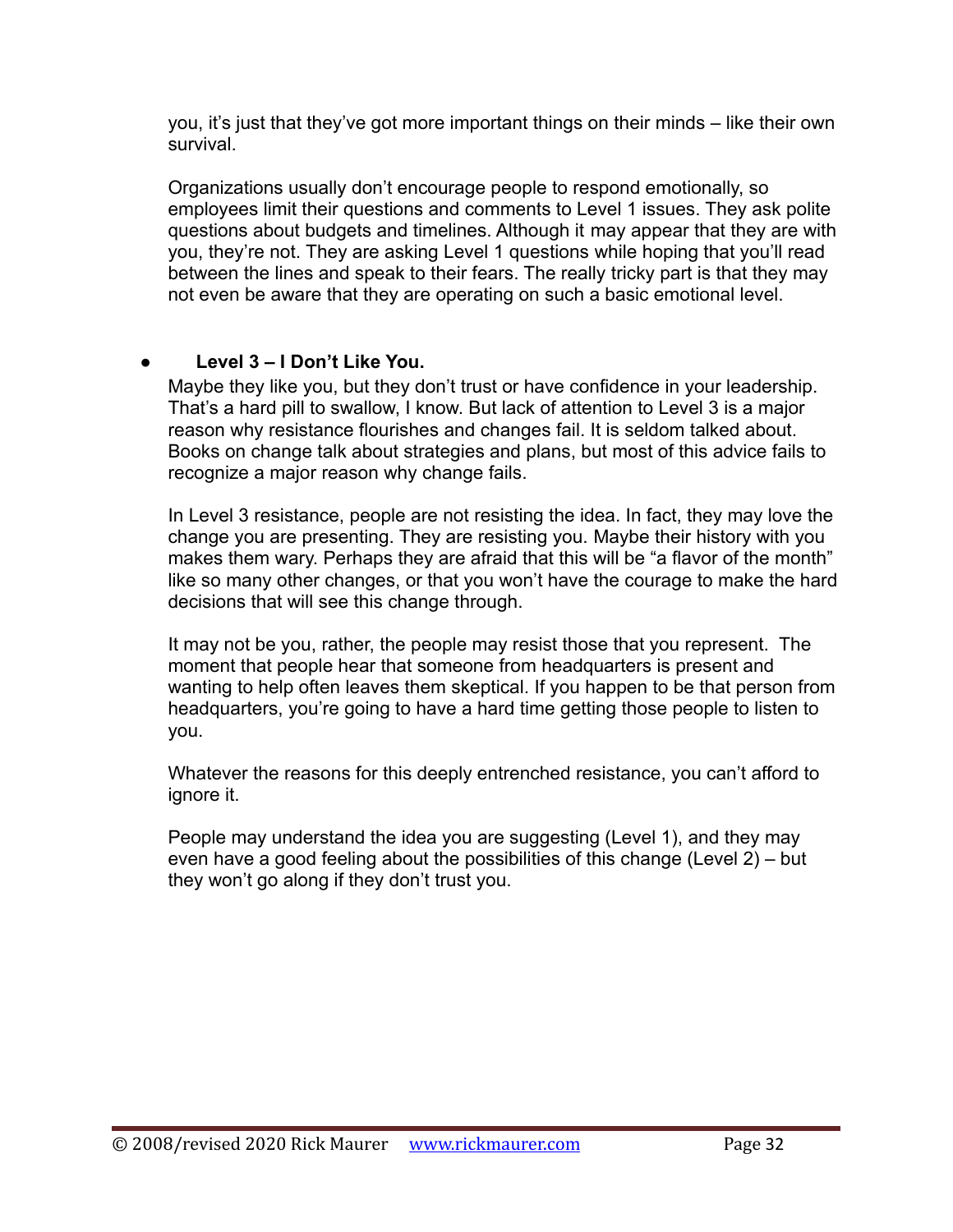#### **● How You Can Turn Resistance Into Support**

Below are a few ideas to get you started addressing the various levels of resistance. Remember that all three levels could be in play simultaneously.

- **● Level 1 Make Your Case**
	- Make sure that people know why a change is needed. Before you talk about *how* you want to do things, explain *why* something must be done.
	- Present the change using understandable language. If your audience isn't made up of financial specialists, detailed charts showing sophisticated analysis of the numbers will be lost on them.
	- Find multiple ways to make your case. People take in information in different ways – some like to hear the data and other prefer a visual sources like pictures or text. Some people learn best in interacting in a group or in conversation. The more variety in the communication channels, the greater the chance that people will comprehend what you have to say.
- **● Level 2 Remove as Much of the Fear as You Can and Increase the Excitement about What's Positive About the Change**
	- Emphasize what's in it for them. People need to believe that the change will serve them in some way. For example, you could explain that work will be easier, relationships will improve, career opportunities will open up, or job security will increase.
	- Engage the people in the process. People tend to support things that they have a hand in building.
	- $\bullet$  Be honest. If a change will hurt them  $-$  downsizing, for instance  $-$  tell them the truth. It's the right thing to do, and it stops the rumor mill from inventing stories about what might happen. Also, honesty bolsters their trust in you (a Level 3 issue).
- **● Level 3 Rebuild Damaged Relationships and Tend to Neglected Relationships**
	- *Mea Culpa*. Take responsibility for things that may have led to the current tense relations.
	- Keep commitments. Demonstrate that you are trustworthy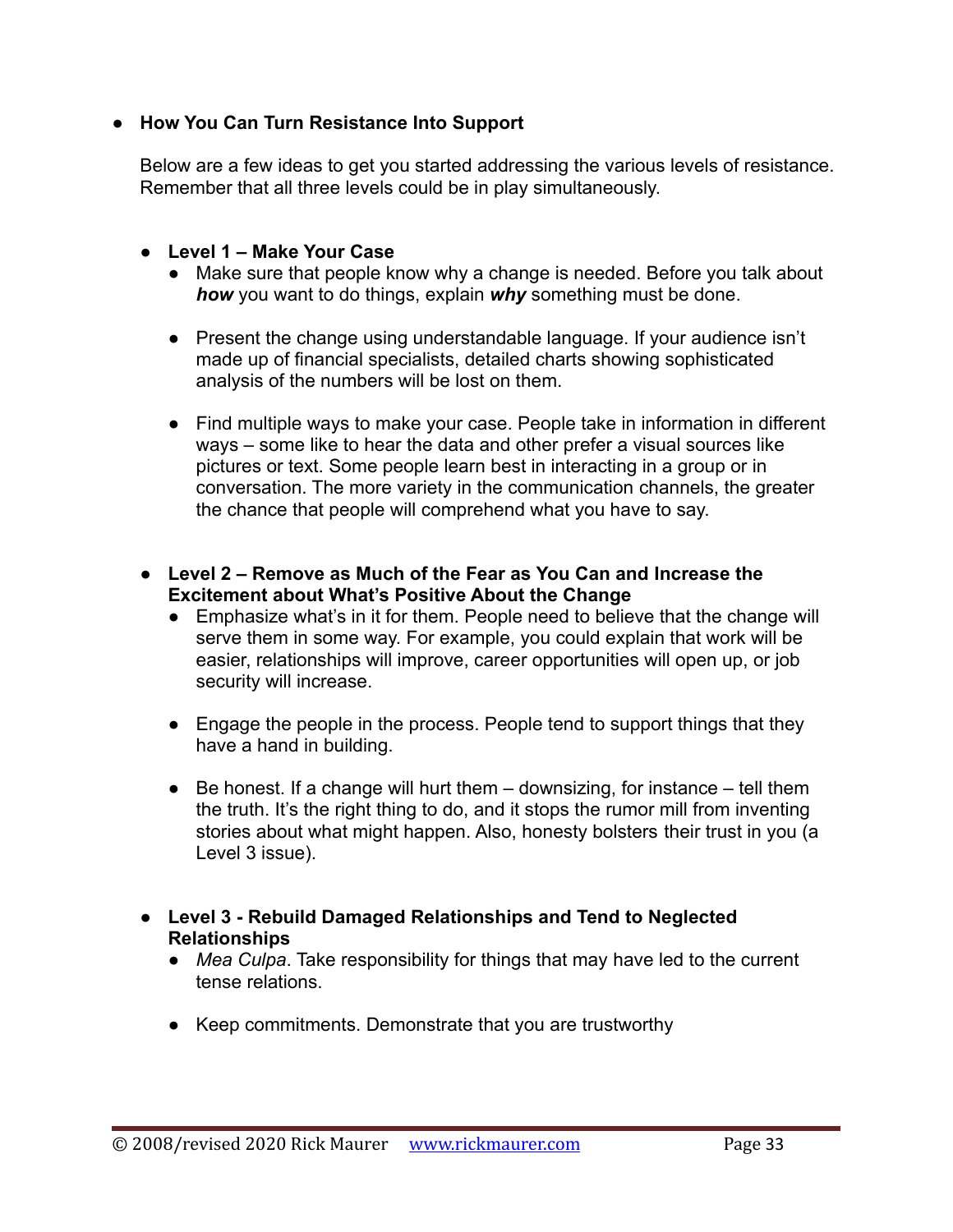- Find ways to spend time together so they get to know you and your team. This is especially helpful if the resistance comes from those whom you represent, and not just from your personal history together.
- Allow yourself to be influenced by the people who resist you. This doesn't mean that you give in to every demand, rather that you can admit that you may have been wrong and that they may have ideas worth considering.

The Israeli statesman Abba Eban once said, "Men and nations behave wisely, once they've exhausted all other alternatives." My hope is that this short white paper may help you behave wisely *before* you go through all those other alternatives. I wish you well.

> © 2007 Rick Maurer. [www.beyondresistance.com](http://www.beyondresistance.com). You can reach me at 703-525-7074 or [rick@beyondresistance.com](mailto:rick@beyondresistance.com)

Feel free to make copies of this article, provided you include this paragraph.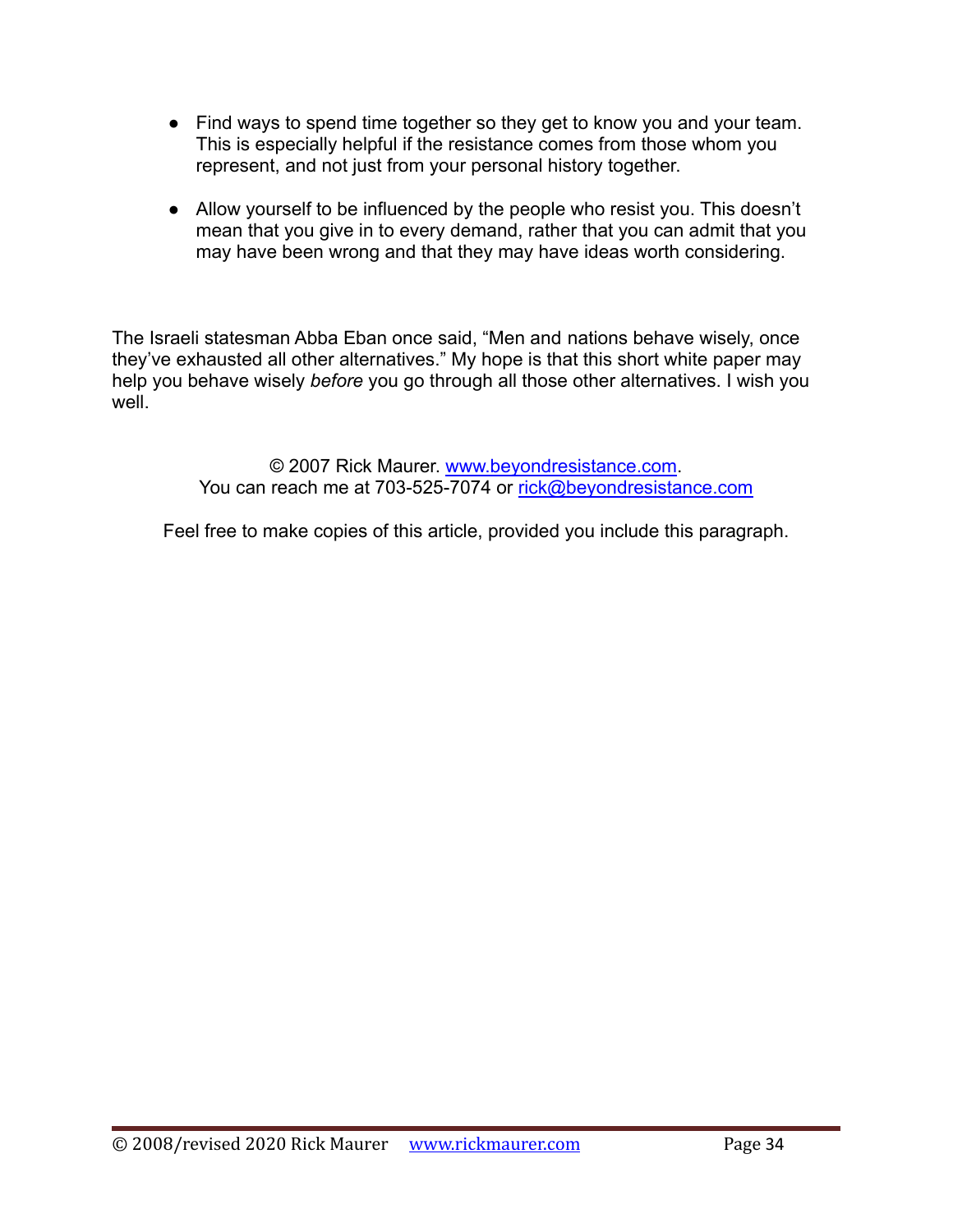

# **Tips for Delegating the Leadership of Major Change**

Rick Maurer

Early in the life of a major change, you will need to delegate portions of the initiative to various individuals, teams, and departments. The handoff from you to them is critically important. If you fumble or if they fail to pick up the ball, everything is put at risk.

Three things need to be in place in order for you to delegate effectively.

- 1. **They need to understand what this change is all about.** Why now? Why this change? In other words, let them know "why" and "what" before you get into "how to do it." The middle managers that will be leading portions of change need context in order to make good decisions. Without that understanding, they must make it up as they go along – guessing at why this is important and trying to intuit what's most important every step of the way. Don't leave this to chance – explain what's going on.
- 2. **They need to understand what's at stake.** What's driving this change new competition, the need to respond quicker to challenges in your environment, fear that great performances today may not equal great performances in the coming years? What's the risk if you fail? What's the risk if you do nothing?
- 3. **They need to trust you (and other senior managers).** If they don't think you will see this through, they will probably do just enough work to keep you off their backs until you turn your attention to something else. You need to demonstrate that you are a capable leader. In other words, you will oversee this project from beginning to end. You will fight for resources. You will not be distracted by other new priorities.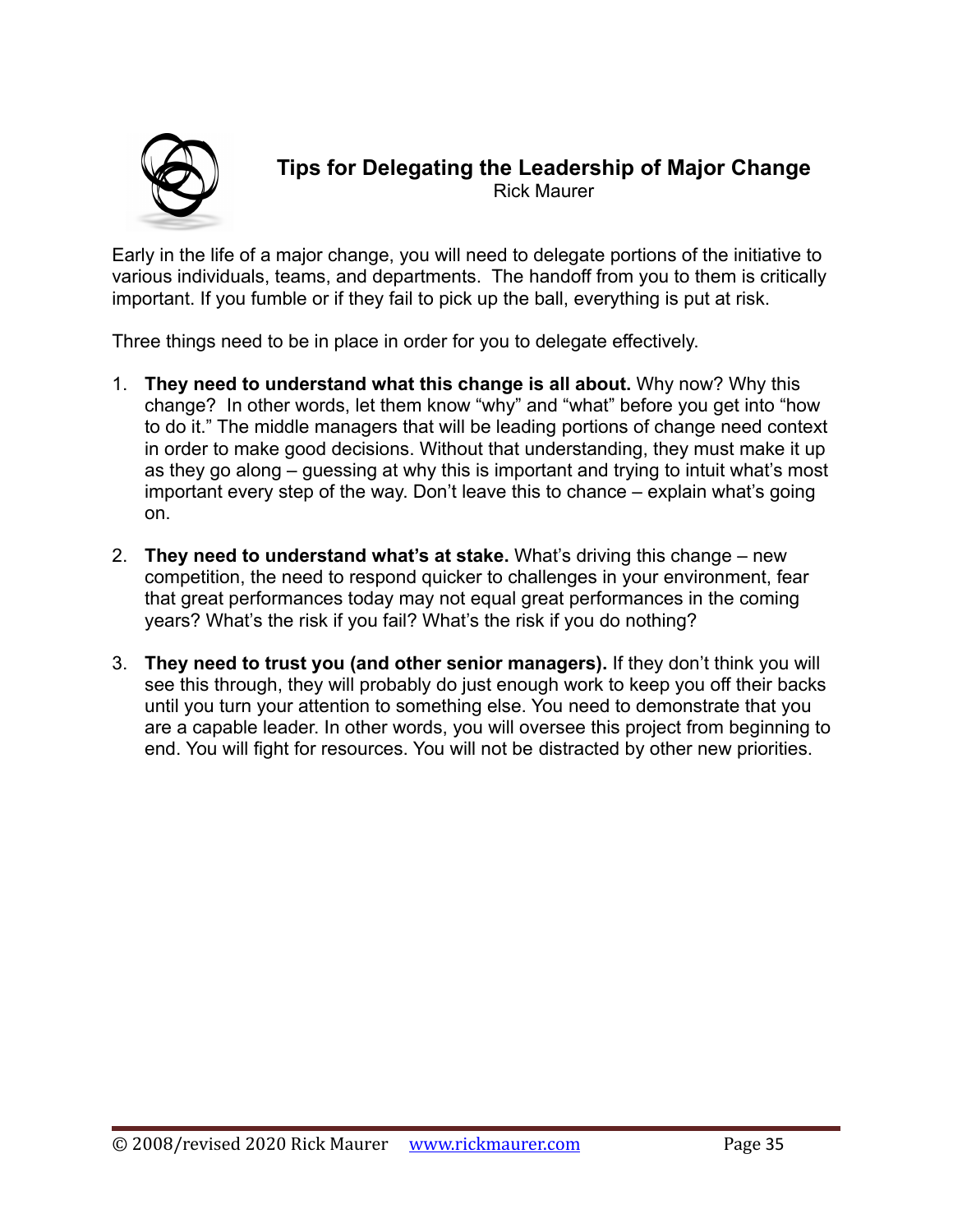#### **Here are things that you – the middle manager – can do to create a clear agreement with the people who assign or delegate work to you.**

#### **Create a Contract**

A very good way to hand off the assignment is to develop a simple contract with the leaders who will be assigned to plan and carry out various parts of the change. This contract should include:

#### ● **Common understanding of outcome**

Make sure that you and the people or groups you delegate to have a common understanding of what is expected. Explain your picture of success. What will it look like? How will you know when you are successful? Robert Mager, who wrote extensively about creating good goals and objectives, said that a clear goal was one that "if you met it on the street, you'd recognize it."

#### **● Specific milestones and completion date**

Explain how all of you will be able to measure success along the way. What are the metrics you will use? If you don't have a good answer for this question, then turn to the people you are delegating to and develop clear measurable milestones in collaboration with them.

Let your people know how much detail you will need as they go along. Some leaders want to be in the loop every step of the way, while others prefer minimal up-dates. Make sure these leaders know what you want.

#### **● Resources**

Ask what they will need in order to meet these targets? For example:

- **People.** Who do they need in order to be successful? Perhaps they will need access to an engineer in another location or a marketing whiz from across the country.
- **Money.** What's the budget for their portion of the project?
- **Access to other stakeholders.** Ask who else they will need to talk to in order to be successful. Often these will be your peers, and you can be the link that opens those doors.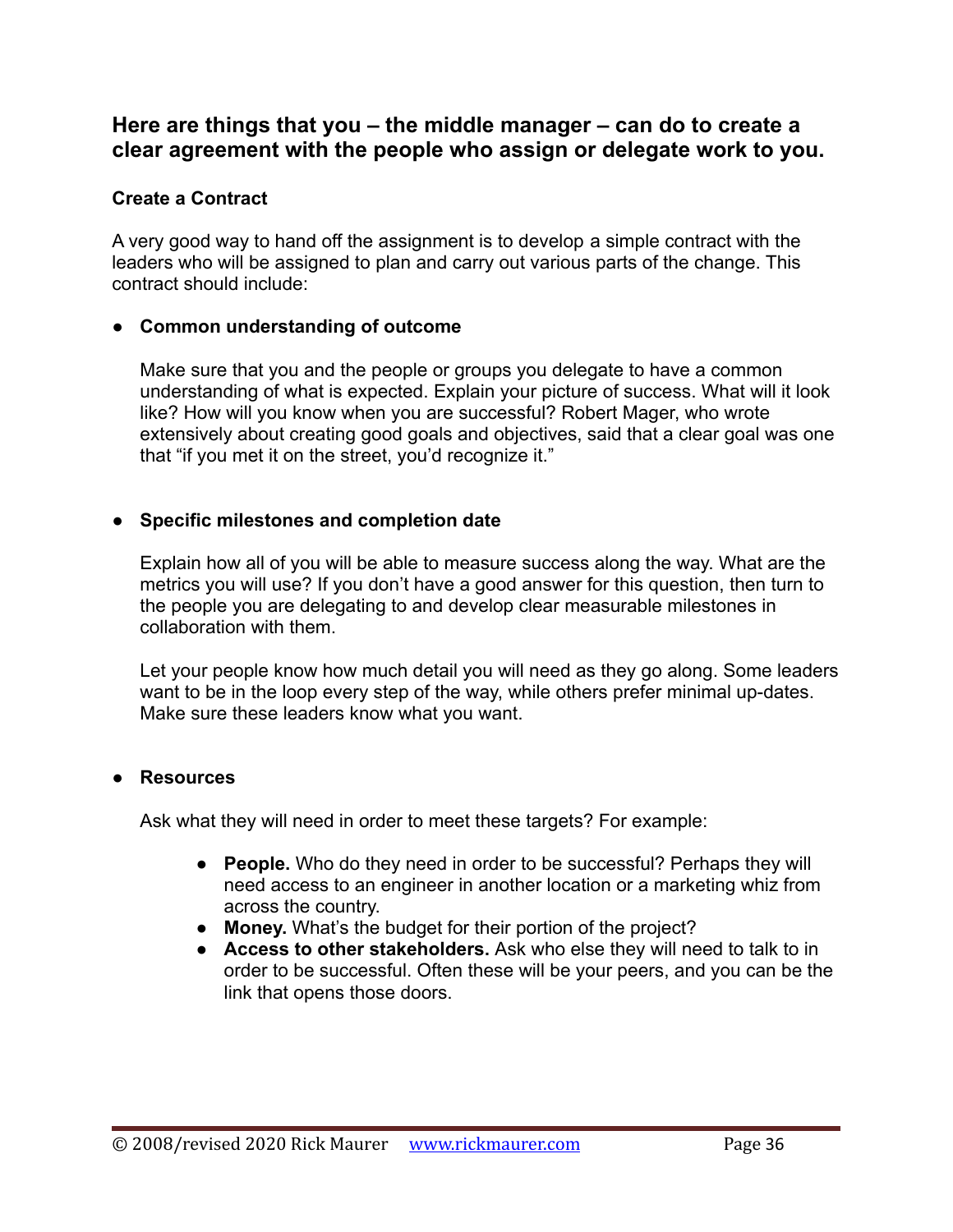- **Access to you.** Discuss the best ways for you to stay in touch. Tell them the best way to contact you when they have an urgent question.
- **Protect their time.** These people are probably already overworked. You can't simply add another major project and expect it will get done. You've got to be willing to re-adjust priorities. If you don't, you risk seeing projects either die or come in well beneath expectations.

#### **● Anticipate Glitches**

With the help of the people to whom you are delegating, brainstorm things that could go wrong. (Don't pretend that this time will be different than all the others. Plan for the unexpected.)

Identify those glitches that are important to address today. Discuss what you can do to protect against that glitch occurring in the first place? What are the early warning signs that something might be about to occur? What contingency plans will you put into place to avert a major problem?

#### **● Review**

Make sure that everyone is clear about all parts of this contract. Thank people for coming -- and then get started. This simple process gets major changes off on the right foot and can save you many headaches, broken reputations, and potential failures. Good luck.

Feel free to make copies of this document for personal use.

© 2008. Revised 2020 Rick Maurer.

This is part of my Batteries Not Included™ approach.

For more information about my approach to leading change (and access to many free resources), visit [www.rickmaurer.com](http://www.rickmaurer.com) or contact us directly at 703-525-7074 or [rick@rickmaurer.com.](mailto:rick@rickmaurer.com)